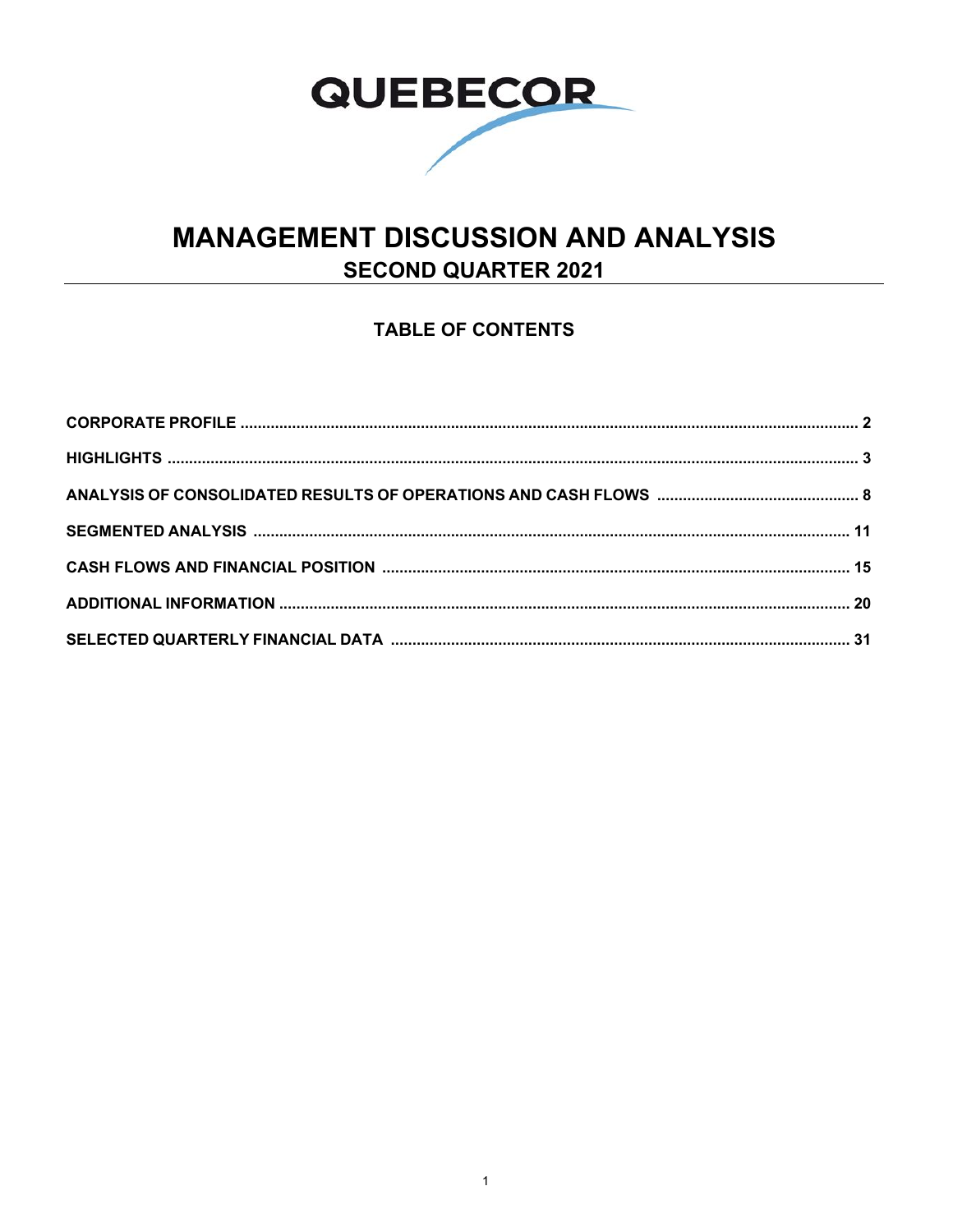### **CORPORATE PROFILE**

This Management Discussion and Analysis covers the main activities of Quebecor Inc. in the second quarter of 2021 and the major changes from the previous financial year. Quebecor Inc. is a holding company that owns Quebecor Media Inc., a wholly owned subsidiary that is one of Canada's largest telecommunications and media groups.

Quebecor Media Inc. operates in the following business segments: Telecommunications, Media, and Sports and Entertainment. Quebecor Media Inc. is pursuing a convergence strategy that captures synergies among its properties and leverages the value of content for the benefit of multiple distribution platforms. Unless the context otherwise requires, in this Management Discussion and Analysis, "Quebecor" and the "Corporation" refer to Quebecor Inc. and its subsidiaries, and "Quebecor Media" refers to Quebecor Media Inc. and its subsidiaries.

This report should be read in conjunction with the information in the consolidated financial statements and Management Discussion and Analysis for the financial year ended December 31, 2020. All amounts are stated in Canadian dollars ("CAN") unless otherwise indicated.

The Corporation uses measures not standardized under International Financial Reporting Standards ("IFRS"), such as adjusted EBITDA, adjusted income from continuing operating activities, cash flows from operations, free cash flows from continuing operating activities and consolidated net debt leverage ratio, and key performance indicators, such as revenue-generating unit ("RGU") and average billing per unit ("ABPU"). Definitions of the non-IFRS measures and the key performance indicators used by the Corporation are provided in the "Non-IFRS Measures" and "Key Performance Indicators" sections below.

#### **COVID-19 pandemic**

The COVID-19 pandemic has had a significant impact on the economic environment in Canada and around the world. In order to limit the spread of the virus, the Québec government has imposed a number of restrictions and special preventive measures since the beginning of this health crisis, including the suspension of some business activities. In May 2021, the Québec government gradually announced the stages of its reopening plan, which extend over a period of several months. Since March 2020, this health crisis has curtailed the operations of many of Quebecor's business partners and led to a significant slowdown in some of the Corporation's segments. Among other impacts, the restrictions and preventive measures imposed by the Québec government caused a reduction in volume at Videotron Ltd.'s ("Videotron") retail outlets; a reduction in advertising revenues, a decrease in sports events broadcast by the TVA Sports specialty channel in 2020 and a reduction in film and audiovisual content activity in the Media segment; and the cancellation of most shows and events in the Sports and Entertainment segment. Despite the constraints created by this pandemic, Quebecor has provided essential telecommunications and news services during this health crisis, while safeguarding the health and safety of the public and its employees. Due to the decrease in their revenues, most of the business units in the Media segment and Sports and Entertainment segment have qualified for the Canadian Emergency Wage Subsidy and subsidies totalling \$3.7 million and \$9.3 million were recorded in the respective three-month and six-month periods ended June 30, 2021, as a reduction in employee costs (\$29.5 million in the three-month and six-month periods ended June 30, 2020).

The impact of the COVID-19 health crisis on the operating results of the Corporation's business segments in the second quarter of 2021 is analyzed in greater detail in the "Segmented Analysis" section below. It is difficult at this stage to foresee all the consequences of this crisis, including the potential effects of another wave. The public health crisis could have a material adverse impact on the growth of the Corporation's operating results and cash flows in the short and medium terms. As a result, the growth recorded during quarters preceding the health crisis may not be indicative of future growth.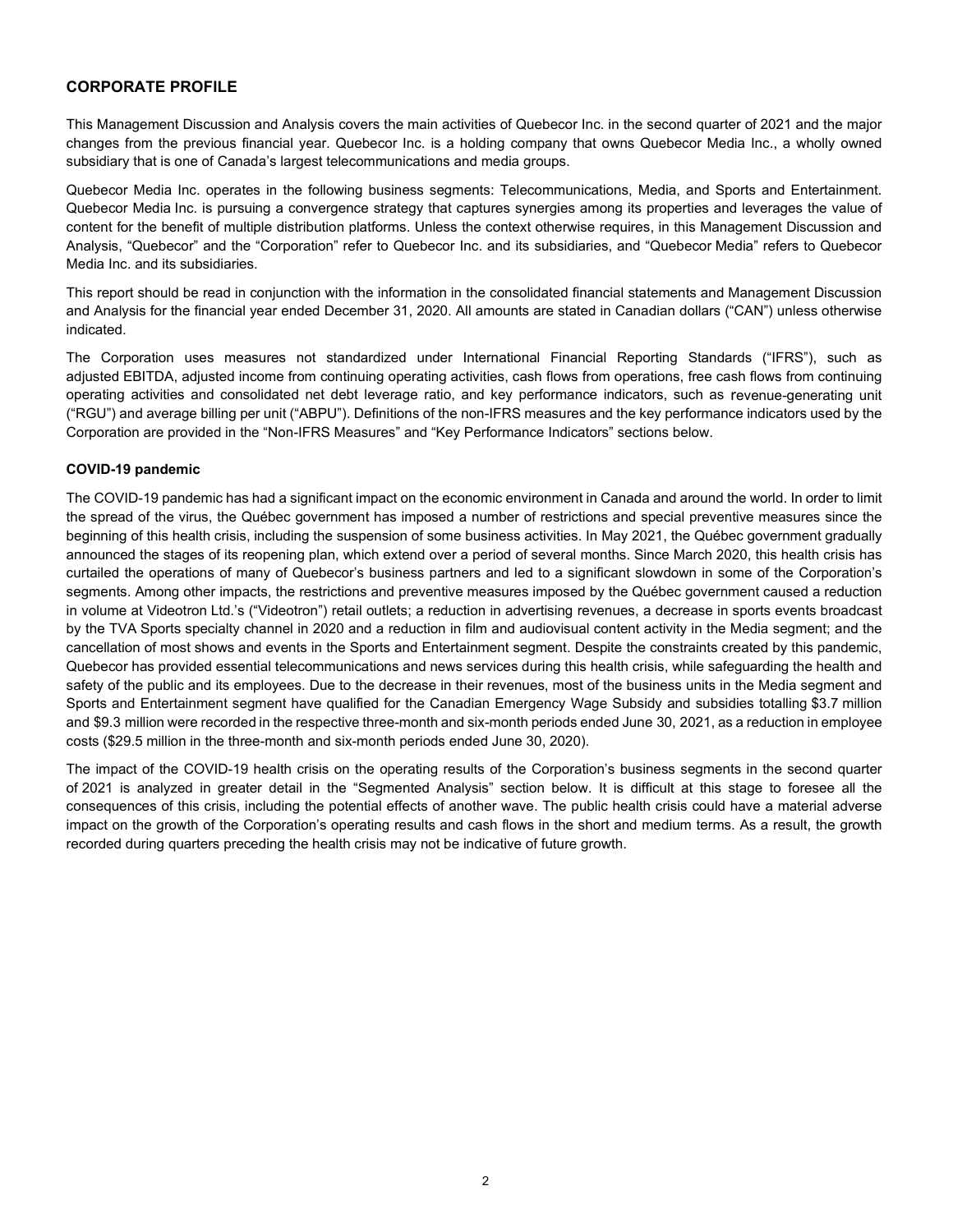#### **HIGHLIGHTS**

#### **Second quarter 2021**

**Revenues:** \$1.13 billion, a \$127.4 million (12.7%) increase.

**Adjusted EBITDA:** \$501.4 million, a \$25.7 million (5.4%) increase.

**Net income attributable to shareholders:** \$123.5 million (\$0.50 per basic share), a decrease of \$51.4 million (\$0.19 per basic share).

**Adjusted income from continuing operating activities:** \$158.3 million (\$0.65 per basic share), an increase of \$13.4 million (\$0.08 per basic share) or 9.2%.

**Cash flows from operations:** \$338.1 million, a \$12.0 million (3.7%) increase.

**Cash flows provided by continuing operating activities:** \$229.7 million, a \$163.8 million (-41.6%) decrease.

#### **Year to date**

**Revenues:** \$2.22 billion, a \$163.0 million (7.9%) increase.

**Adjusted EBITDA:** \$954.1 million, a \$41.7 million (4.6%) increase.

**Net income attributable to shareholders:** \$244.8 million (\$1.00 per basic share), a decrease of \$61.7 million (\$0.21 per basic share).

**Adjusted income from continuing operating activities:** \$288.2 million (\$1.17 per basic share), an increase of \$31.8 million (\$0.16 per basic share) or 12.4%.

**Cash flows from operations:** \$645.7 million, a \$24.6 million (4.0%) increase.

**Cash flows provided by continuing operating activities:** \$491.3 million, a \$223.8 million (-31.3%) decrease.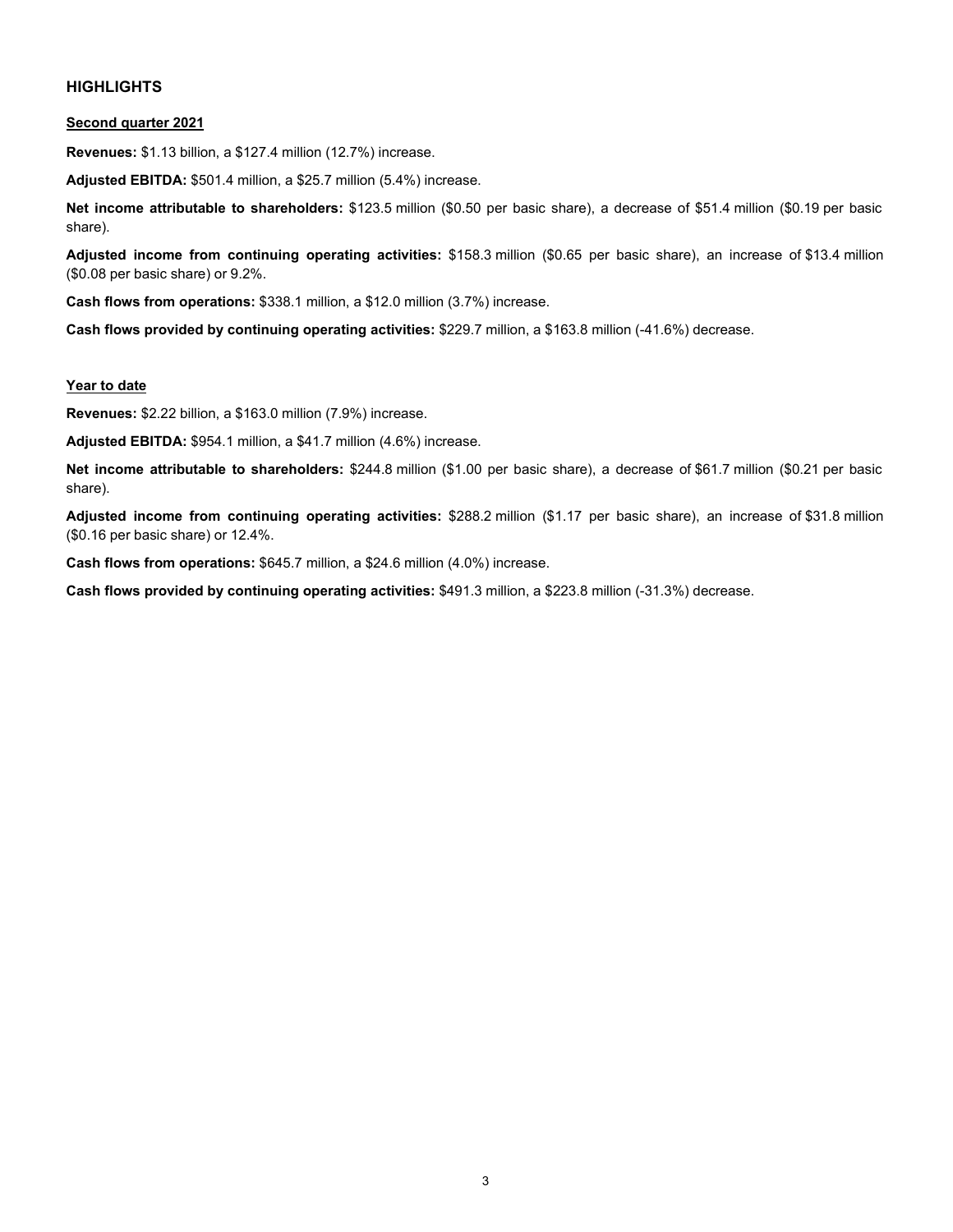## **Table 1**

## **Consolidated summary of income, cash flows and balance sheet**

(in millions of Canadian dollars, except number of shares and per basic share data)

|                                                                   | Three months<br>ended June 30 |         |    |                          |    | Six months<br>ended June 30 |    |           |
|-------------------------------------------------------------------|-------------------------------|---------|----|--------------------------|----|-----------------------------|----|-----------|
|                                                                   |                               | 2021    |    | 2020                     |    | 2021                        |    | 2020      |
|                                                                   |                               |         |    |                          |    |                             |    |           |
| Income                                                            |                               |         |    |                          |    |                             |    |           |
| Revenues:                                                         |                               |         |    |                          |    |                             |    |           |
| Telecommunications                                                | \$                            | 928.4   | \$ | 869.1                    |    | \$1,842.4                   |    | \$1,743.8 |
| Media                                                             |                               | 198.2   |    | 132.7                    |    | 373.0                       |    | 307.5     |
| Sports and Entertainment                                          |                               | 33.5    |    | 25.9                     |    | 64.7                        |    | 60.7      |
| Inter-segment                                                     |                               | (28.9)  |    | (23.9)                   |    | (57.8)                      |    | (52.7)    |
|                                                                   |                               | 1,131.2 |    | 1,003.8                  |    | 2,222.3                     |    | 2,059.3   |
| Adjusted EBITDA (negative adjusted EBITDA) <sup>1</sup> :         |                               |         |    |                          |    |                             |    |           |
| Telecommunications                                                |                               | 481.5   |    | 463.6                    |    | 932.4                       |    | 899.1     |
| Media                                                             |                               | 16.7    |    | 7.6                      |    | 18.0                        |    | 11.7      |
| Sports and Entertainment                                          |                               | 3.1     |    | 2.8                      |    | 5.2                         |    | (1.0)     |
| <b>Head Office</b>                                                |                               | 0.1     |    | 1.7                      |    | (1.5)                       |    | 2.6       |
|                                                                   |                               | 501.4   |    | 475.7                    |    | 954.1                       |    | 912.4     |
| Depreciation and amortization                                     |                               | (196.6) |    | (195.7)                  |    | (391.9)                     |    | (393.8)   |
| <b>Financial expenses</b>                                         |                               | (87.0)  |    | (81.6)                   |    | (170.1)                     |    | (169.0)   |
| Gain on valuation and translation of financial                    |                               |         |    |                          |    |                             |    |           |
| instruments                                                       |                               | 7.0     |    | 4.2                      |    | 1.2                         |    | 27.5      |
| Restructuring of operations and other items                       |                               | 20.6    |    | (10.3)                   |    | 16.1                        |    | (14.2)    |
| Loss on debt refinancing                                          |                               | (80.9)  |    | $\overline{\phantom{0}}$ |    | (80.9)                      |    | $\equiv$  |
| Income taxes                                                      |                               | (39.8)  |    | (50.8)                   |    | (83.8)                      |    | (91.3)    |
| Income from discontinued operations                               |                               | -       |    | 32.5                     |    | -                           |    | 33.8      |
| <b>Net income</b>                                                 | \$                            | 124.7   | \$ | 174.0                    | \$ | 244.7                       | \$ | 305.4     |
|                                                                   |                               |         |    |                          |    |                             |    |           |
| Income from continuing operations attributable                    |                               |         |    |                          |    |                             |    |           |
| to shareholders                                                   | \$                            | 123.5   | \$ | 142.4                    | \$ | 244.8                       | \$ | 272.7     |
| Net income attributable to shareholders                           |                               | 123.5   |    | 174.9                    |    | 244.8                       |    | 306.5     |
| Adjusted income from continuing operating activities <sup>1</sup> |                               | 158.3   |    | 144.9                    |    | 288.2                       |    | 256.4     |
|                                                                   |                               |         |    |                          |    |                             |    |           |
| Per basic share:                                                  |                               |         |    |                          |    |                             |    |           |
| Income from continuing operations attributable                    |                               |         |    |                          |    |                             |    |           |
| to shareholders                                                   |                               | 0.50    |    | 0.56                     |    | 1.00                        |    | 1.08      |
| Net income attributable to shareholders                           |                               | 0.50    |    | 0.69                     |    | 1.00                        |    | 1.21      |
| Adjusted income from continuing operating activities <sup>1</sup> |                               | 0.65    |    | 0.57                     |    | 1.17                        |    | 1.01      |

<span id="page-3-0"></span><sup>1</sup> See « Non-IFRS Financial Measures »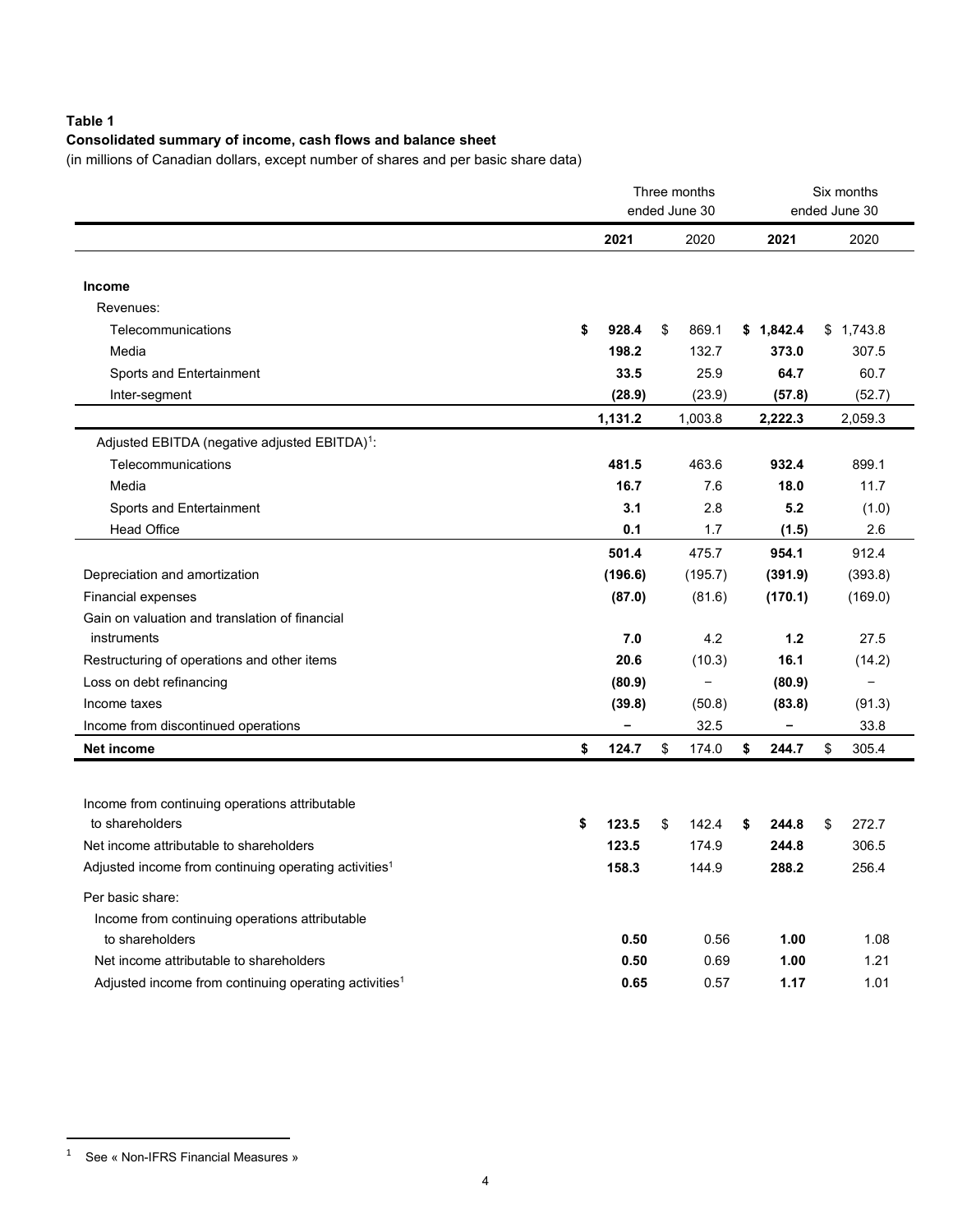|                                                                                     | Three months<br>ended June 30 |       |    |                          |                 | Six months<br>ended June 30 |                 |  |
|-------------------------------------------------------------------------------------|-------------------------------|-------|----|--------------------------|-----------------|-----------------------------|-----------------|--|
|                                                                                     |                               | 2021  |    | 2020                     | 2021            |                             | 2020            |  |
| Additions to property, plant and equipment and<br>to intangible assets <sup>1</sup> |                               |       |    |                          |                 |                             |                 |  |
| Telecommunications                                                                  | \$                            | 151.4 | \$ | 140.8                    | 289.4<br>\$     | \$                          | 273.8           |  |
| Media                                                                               |                               | 9.6   |    | 7.6                      | 15.3            |                             | 15.3            |  |
| Sports and Entertainment                                                            |                               | 0.6   |    | 0.7                      | 1.6             |                             | 1.6             |  |
| <b>Head Office</b>                                                                  |                               | 1.7   |    | 0.5                      | 2.1             |                             | 0.6             |  |
|                                                                                     |                               | 163.3 |    | 149.6                    | 308.4           |                             | 291.3           |  |
| <b>Cash flows</b>                                                                   |                               |       |    |                          |                 |                             |                 |  |
| Cash flows from operations <sup>1</sup> :                                           |                               |       |    |                          |                 |                             |                 |  |
| Telecommunications                                                                  |                               | 330.1 |    | 322.8                    | 643.0           |                             | 625.3           |  |
| Media                                                                               |                               | 7.1   |    | $\overline{\phantom{0}}$ | 2.7             |                             | (3.6)           |  |
| Sports and Entertainment                                                            |                               | 2.5   |    | 2.1                      | 3.6             |                             | (2.6)           |  |
| <b>Head Office</b>                                                                  |                               | (1.6) |    | 1.2                      | (3.6)           |                             | 2.0             |  |
|                                                                                     |                               | 338.1 |    | 326.1                    | 645.7           |                             | 621.1           |  |
| Free cash flows from continuing operating activities <sup>1</sup>                   |                               | 76.8  |    | 239.5                    | 167.9           |                             | 379.8           |  |
| Cash flows provided by continuing operating activities                              |                               | 229.7 |    | 393.5                    | 491.3           |                             | 715.1           |  |
|                                                                                     |                               |       |    |                          |                 |                             |                 |  |
|                                                                                     |                               |       |    |                          | June 30<br>2021 |                             | Dec. 31<br>2020 |  |
| <b>Balance sheet</b>                                                                |                               |       |    |                          |                 |                             |                 |  |
| Cash and cash equivalents                                                           |                               |       |    |                          | \$1,999.3       | \$                          | 136.7           |  |
| Working capital                                                                     |                               |       |    |                          | 610.0           |                             | (70.4)          |  |
| Net assets related to derivative financial instruments                              |                               |       |    |                          | 489.3           |                             | 597.1           |  |
| <b>Total assets</b>                                                                 |                               |       |    |                          | 11,991.2        |                             | 9,861.6         |  |
| Total debt (current and long-term)                                                  |                               |       |    |                          | 7,685.6         |                             | 5,773.4         |  |
| Lease liabilities (current and long-term)                                           |                               |       |    |                          | 183.0           |                             | 173.3           |  |
| Convertible debentures, including embedded derivatives                              |                               |       |    |                          | 154.7           |                             | 156.5           |  |
| Equity attributable to shareholders                                                 |                               |       |    |                          | 1,210.8         |                             | 1,112.6         |  |
| Equity                                                                              |                               |       |    |                          | 1,320.5         |                             | 1,214.1         |  |
| Number of common shares outstanding (in millions)                                   |                               |       |    |                          | 244.1           |                             | 248.2           |  |
| Consolidated net debt leverage ratio                                                |                               |       |    |                          | 2.71x           |                             | 2.68x           |  |

#### **Telecommunications**

- The Telecommunications segment grew its revenues by \$59.3 million (6.8%) and its adjusted EBITDA by \$17.9 million (3.9%) in the second quarter of 2021.
- Videotron significantly increased its revenues from wireline equipment (\$28.1 million or 127.1%), mobile services and equipment (\$26.3 million or 12.4%) and Internet access (\$25.7 million or 9.3%) in the second quarter of 2021.
- There was an increase of [2](#page-4-1)7,200 connections (1.8%) to the mobile telephony service and 5,300<sup>2</sup> subscriptions (0.3%) to the Internet access service in the second quarter of 2021.

<span id="page-4-0"></span><sup>&</sup>lt;sup>1</sup> See « Non-IFRS Financial Measures »

<span id="page-4-1"></span> $2$  The number for the end of the first quarter of 2021 has been lowered by 2,500 customers to correct an irregularity discovered in the RGU growth compilation systems.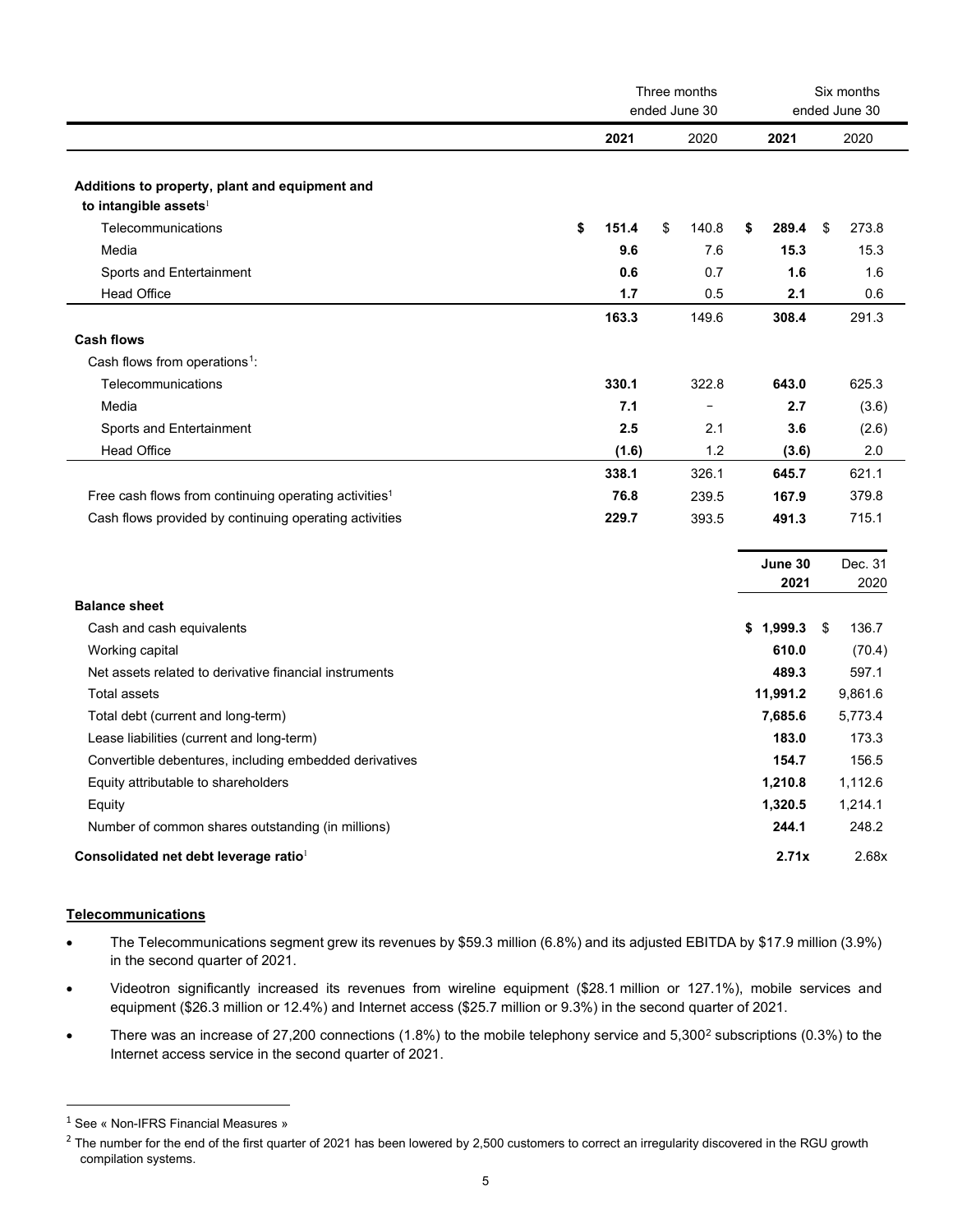- On July 29, 2021, Quebecor announced an investment of nearly \$830 million in the acquisition by Videotron of 294 blocks of spectrum in the 3500 MHz band across the country. More than half of the investment is concentrated in four Canadian provinces outside Québec: southern and eastern Ontario, Manitoba, Alberta and British Columbia.
- On May 26, 2021, Videotron announced the upcoming launch of Vrai, a new Québec subscription platform that will meet the strong demand for unscripted lifestyle, documentary and entertainment content. Vrai will go live in 2021 with thousands of hours of all-French, on-demand content, including more than 40 first-run exclusive original Québec productions.
- On May 12, 2021, Videotron announced the roll-out of its 5G network in Québec City, following the successful launch in Montréal in December 2020. With its increased speed, expanded connectivity and minimal latency, 5G will open up a world of possibilities for Québec City customers.
- On April 15, 2021, the Canadian Radio television and Telecommunications Commission ("CRTC") announced that some telecommunications providers may be given access to the wireless networks of Canada's major carriers in order to offer Canadians greater choice and more options at affordable prices. As a result, regional carriers that invest in network infrastructure and spectrum will be able to offer competitive services as mobile virtual network operators in regions where competition is limited.
- On April 1, 2021, Videotron announced the acquisition of Cablovision Warwick Inc. ("Cablovision Warwick") and its network, which has been serving the municipalities of Warwick, Kingsey Falls and Saint-Félix-de-Kingsey in the Centre-du-Québec region for more than four decades. Cablovision Warwick's customers will therefore have access to Videotron's network and its line of products and services.

#### **Media**

• On July 16, 2021, TVA Group Inc. ("TVA Group") announced that the studios of Canadian film and television industry leader MELS will be enlarged with the construction of MELS 4, with the support of the Québec government and the City of Montréal. The project will strengthen MELS' position on the market for foreign blockbusters and series.

#### **Investing and financing operations**

- On June 17, 2021, Videotron issued \$750.0 million aggregate principal amount of 3.625% Senior Notes maturing on June 15, 2028, for net proceeds of \$743.2 million, net of financing costs of \$6.8 million. Videotron also issued US\$500.0 million aggregate principal amount of 3.625% Senior Notes maturing on June 15, 2029, for net proceeds of \$599.6 million, net of financing costs of \$5.8 million.
- On June 3, 2021, Quebecor Media issued a redemption notice for its 6.625% Senior Notes maturing on January 15, 2023, in the aggregate principal amount of \$500.0 million, at a redemption price of 107.934% of their principal amount. Videotron also issued a redemption notice for its 5.000% Senior Notes maturing on July 15, 2022, in the aggregate principal amount of US\$800.0 million, at a redemption price of 104.002% of their principal amount. The Senior Notes were redeemed in July 2021 and the related hedging contracts were unwound for a total cash consideration of \$1.38 billion.
- On April 1, 2021, Alithya Group Inc. ("Alithya"), a strategy and digital transformation leader, acquired the firm R3D Conseil inc. ("R3D Conseil"), of which Quebecor was one of the main shareholders. As a result of this transaction, Quebecor now holds 11.9% of Alithya's share capital and 6.7% of voting rights related to Alithya's issued and outstanding shares. The corresponding \$19.6 million gain on disposal was accounted for in the second quarter of 2021. This transaction also includes purchase commitments from Quebecor for Alithya's services totalling approximately \$360.0 million as part of a 10-year commercial agreement.

#### **Senior management**

- On June 4, 2021, Jean-François Pruneau resigned as President and Chief Executive Officer of Videotron to pursue personal investment projects. Pierre Karl Péladeau, President and Chief Executive Officer of Quebecor Media, took over as President of Videotron.
- France Lauzière, President and Chief Executive Officer of TVA Group and Chief Content Officer of Quebecor Content, has taken time off from her duties for a period of up to six months, starting April 14, 2021, for family reasons. During her absence, Pierre Karl Péladeau, President and Chief Executive Officer of Quebecor, is assuming her duties at TVA Group and Quebecor Content on an acting basis.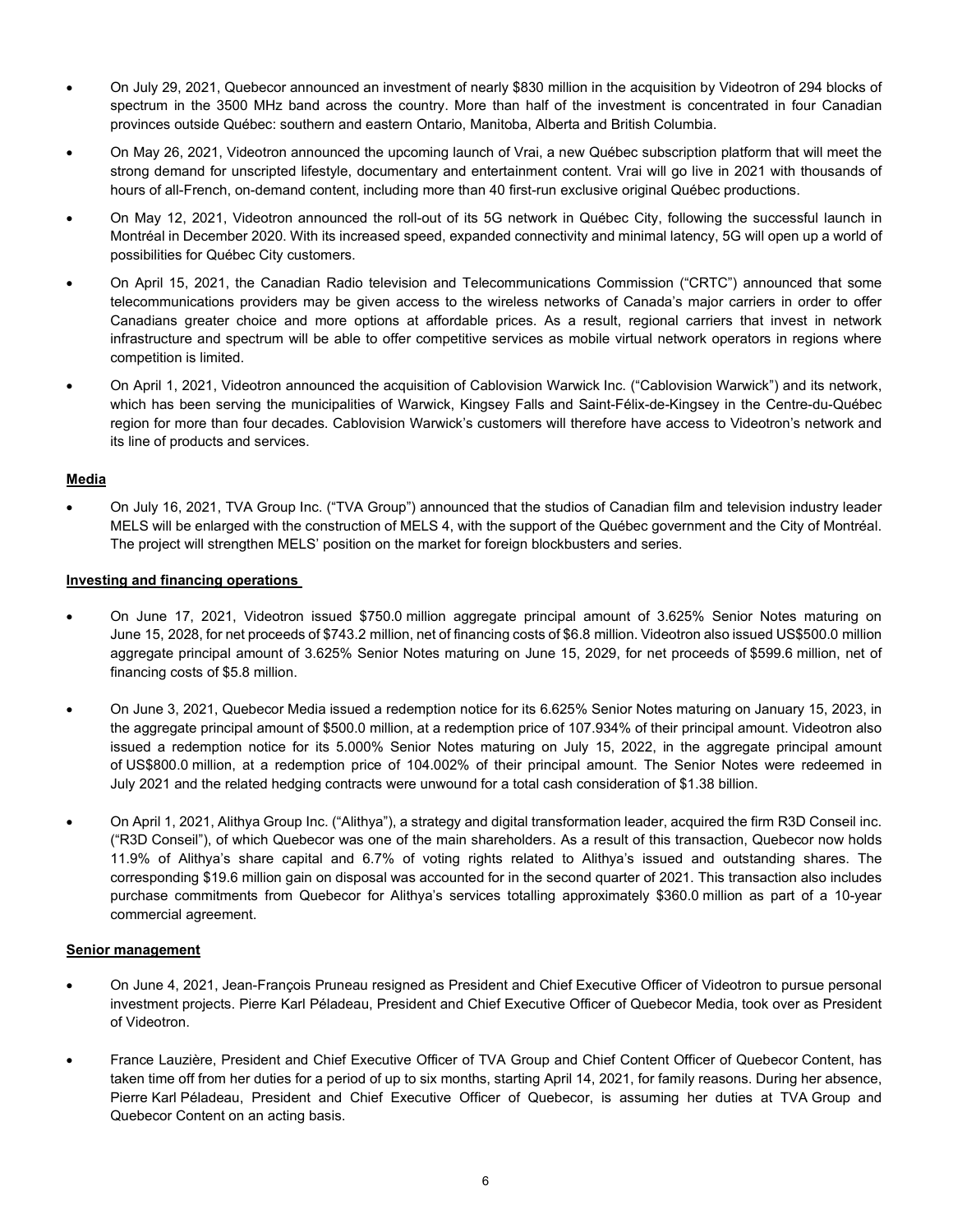• As Marc M. Tremblay, Chief Operating Officer and Chief Legal Officer of the Corporation, had previously advised the Corporation that he wished to plan his retirement at a date to be determined, and as the Corporation wanted him to remain until at least March 31, 2022, it has reached an agreement providing for Mr. Tremblay to remain in his position until at least that date, while gradually reducing his responsibilities starting August 1, 2021.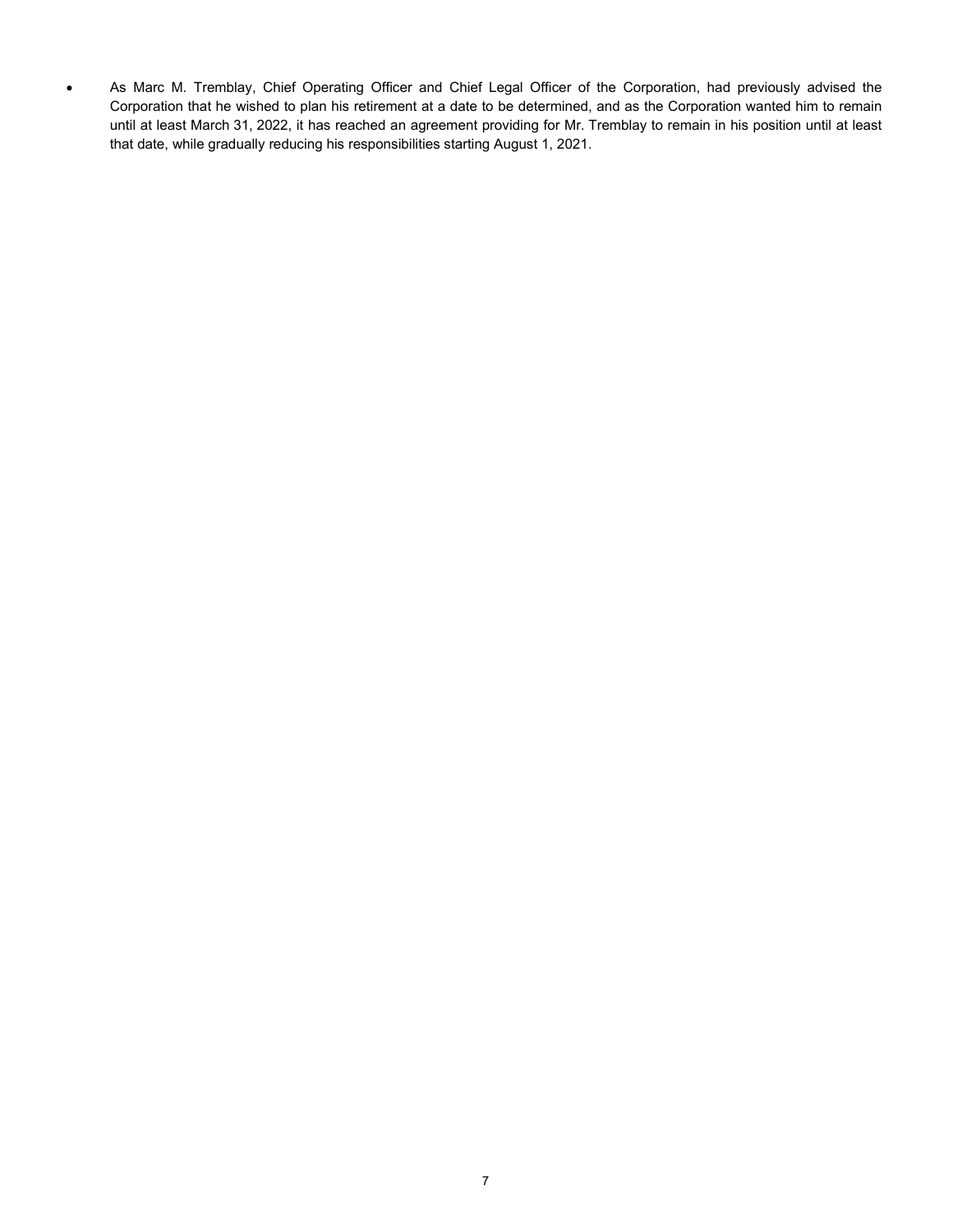## **ANALYSIS OF CONSOLIDATED RESULTS OF OPERATIONS AND CASH FLOWS**

#### **2021/2020 second quarter comparison**

**Revenues:** \$1.13 billion, a \$127.4 million (12.7%) increase.

• Revenues increased in Telecommunications (\$59.3 million or 6.8% of segment revenues), Media (\$65.5 million or 49.4%), and Sports and Entertainment (\$7.6 million or 29.3%).

**Adjusted EBITDA:** \$501.4 million, a \$25.7 million (5.4%) increase.

- Adjusted EBITDA increased in Telecommunications (\$17.9 million or 3.9% of segment adjusted EBITDA), Media (\$9.1 million), and Sports and Entertainment (\$0.3 million or 10.7%).
- The change in the fair value of Quebecor and Quebecor Media stock options and in the value of Quebecor stock-price-based share units resulted in a \$2.2 million favourable variance in the Corporation's stock-based compensation charge in the second quarter of 2021 compared with the same period of 2020.

**Net income attributable to shareholders:** \$123.5 million (\$0.50 per basic share) in the second quarter of 2021, compared with \$174.9 million (\$0.69 per basic share) in the same period of 2020, a decrease of \$51.4 million (\$0.19 per basic share).

- The main unfavourable variances were:
	- o \$80.9 million unfavourable variance related to debt refinancing;
	- o \$32.5 million decrease in income from discontinued operations;
	- o \$5.4 million increase in financial expenses.
- The main favourable variances were:
	- \$30.9 million favourable variance in the gain and charge for restructuring of operations and other items;
	- o \$25.7 million increase in adjusted EBITDA;
	- o \$11.0 million decrease in the income tax expense.

**Adjusted income from continuing operating activities:** \$158.3 million (\$0.65 per basic share) in the second quarter of 2021, compared with \$144.9 million (\$0.57 per basic share) in the same period of 2020, an increase of \$13.4 million (\$0.08 per basic share).

**Cash flows from operations:** \$338.1 million, a \$12.0 million (3.7%) increase due to the \$25.7 million increase in adjusted EBITDA, partially offset by a \$13.7 million increase in additions to property, plant and equipment and to intangible assets.

**Cash flows provided by continuing operating activities:** \$229.7 million, a \$163.8 million (-41.6%) decrease due primarily to the unfavourable net change in non-cash balances related to operating activities, partially offset by the increase in adjusted EBITDA.

**Depreciation and amortization charge:** \$196.6 million in the second quarter of 2021, a \$0.9 million increase.

**Financial expenses:** \$87.0 million in the second quarter of 2021, a \$5.4 million increase due primarily to higher average indebtedness, partially offset by the impact of lower average interest on long-term debt.

**Gain on valuation and translation of financial instruments:** \$7.0 million in the second quarter of 2021, a \$2.8 million favourable variance due to a favourable variance, without any tax consequences, in gains and losses on embedded derivatives related to convertible debentures.

**Gain on restructuring of operations and other items:** \$20.6 million in the second quarter of 2021, compared with a\$10.3 million charge in the same period of 2020, a \$30.9 million favourable variance.

- On April 1, 2021, Alithya acquired R3D Conseil, of which Quebecor was one of the main shareholders. The corresponding gain on disposal of \$19.6 million was recognized in the second quarter of 2021.
- A \$2.2 million charge was also recognized in the second quarter of 2021 in connection with cost-reduction measures in various segments of the Corporation (\$10.6 million in the second quarter of 2020). In addition, a \$3.2 million gain on other items was recognized in the second quarter of 2021 (\$0.3 million in the second quarter of 2020).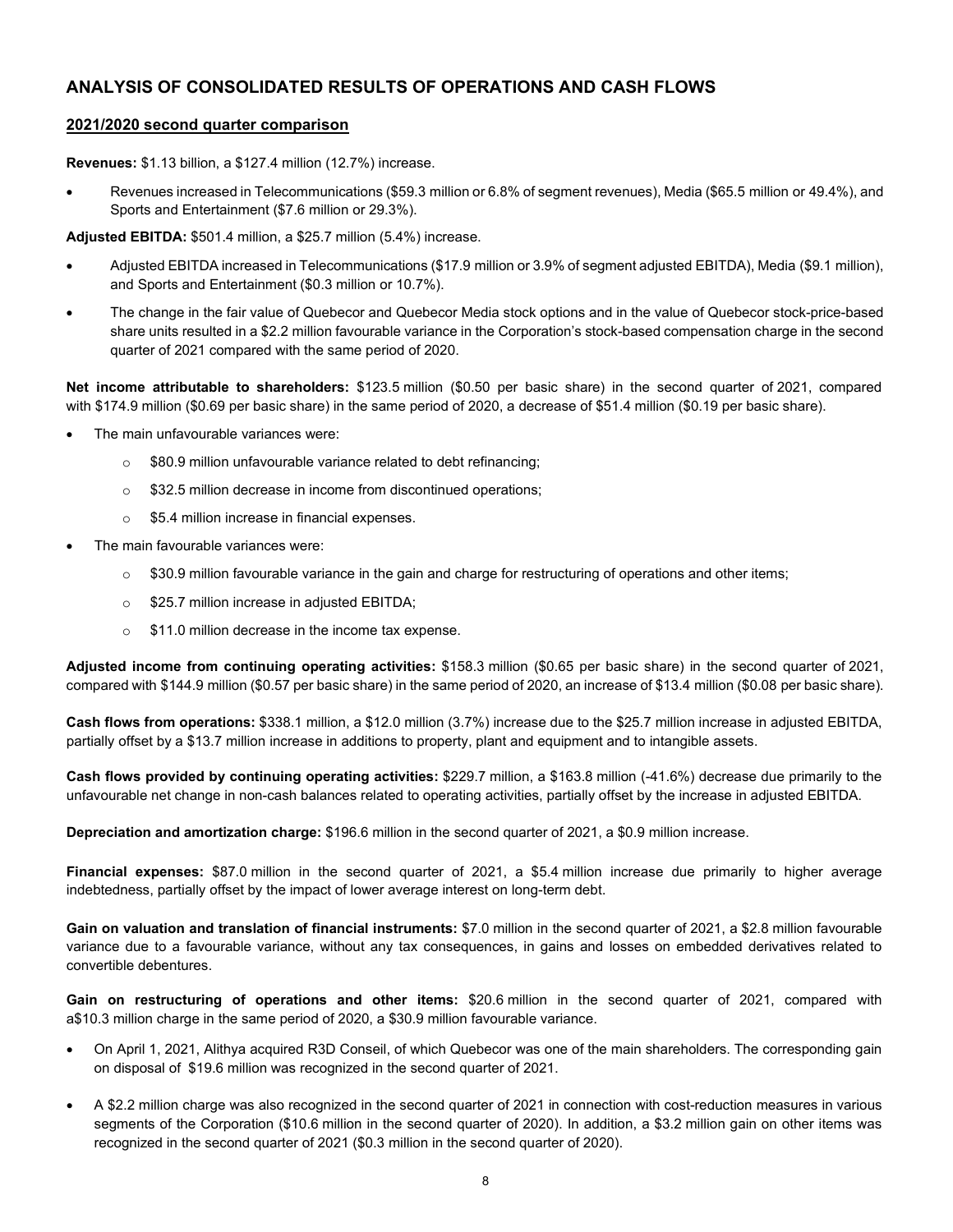**Loss on debt refinancing:** \$80.9 million in the second quarter of 2021.

• On June 3, 2021, Quebecor Media issued a redemption notice for its 6.625% Senior Notes maturing on January 15, 2023, in the aggregate principal amount of \$500.0 million, at a redemption price of 107.934% of their principal amount. Videotron also issued a redemption notice for its 5.000% Senior Notes maturing on July 15, 2022, in the aggregate principal amount of US\$800.0 million, at a redemption price of 104.002% of their principal amount. As a result, an \$80.9 million net loss was recorded in the consolidated statement of income in the second quarter of 2021.

**Income tax expense:** \$39.8 million in the second quarter of 2021 (effective tax rate of 27.1%), compared with \$50.8 million in the same period of 2020 (effective tax rate of 27.1%), an \$11.0 million favourable variance caused mainly by the impact of the decrease in taxable income. The effective tax rate is calculated considering only taxable and deductible items.

#### **2021/2020 year to date comparison**

**Revenues:** \$2.22 billion, a \$163.0 million (7.9%) increase.

• Revenues increased in Telecommunications (\$98.6 million or 5.7% of segment revenues), Media (\$65.5 million or 21.3%), and Sports and Entertainment (\$4.0 million or 6.6%).

#### **Adjusted EBITDA:** \$954.1 million, a \$41.7 million (4.6%) increase.

- Adjusted EBITDA increased in Telecommunications (\$33.3 million or 3.7% of segment adjusted EBITDA), Media (\$6.3 million or 53.8%), and Sports and Entertainment (\$6.2 million).
- The change in the fair value of Quebecor and Quebecor Media stock options and in the value of Quebecor stock-price-based share units resulted in a \$3.3 million unfavourable variance in the Corporation's stock-based compensation charge in the first half of 2021 compared with the same period of 2020.

**Net income attributable to shareholders:** \$244.8 million (\$1.00 per basic share) in the first half of 2021, compared with \$306.5 million (\$1.21 per basic share) in the same period of 2020, a decrease of \$61.7 million (\$0.21 per basic share).

- The main unfavourable variances were:
	- o \$80.9 million unfavourable variance related to debt refinancing;
	- o \$33.8 million decrease in income from discontinued operations;
	- $\circ$  \$26.3 million unfavourable variance related to gains on valuation and translation of financial instruments, including \$25.4 million without any tax consequences.
- The main favourable variances were:
	- o \$41.7 million increase in adjusted EBITDA;
	- $\circ$  \$30.3 million favourable variance in the gain and charge for restructuring of operations and other items;
	- o \$7.5 million decrease in the income tax expense.

**Adjusted income from continuing operating activities:** \$288.2 million (\$1.17 per basic share) in the first half of 2021, compared with \$256.4 million (\$1.01 per basic share) in the same period of 2020, an increase of \$31.8 million (\$0.16 per basic share).

**Cash flows from operations:** \$645.7 million, a \$24.6 million (4.0%) increase due to the \$41.7 million increase in adjusted EBITDA, partially offset by a \$17.1 million increase in additions to property, plant and equipment and to intangible assets.

**Cash flows provided by continuing operating activities:** \$491.3 million, a \$223.8 million decrease due primarily to the unfavourable net change in non-cash balances related to operating activities, partially offset by the increase in adjusted EBITDA.

**Depreciation and amortization charge:** \$391.9 million in the first half of 2021, a \$1.9 million decrease.

**Financial expenses:** \$170.1 million, a \$1.1 million increase. Increases in financial expenses were due primarily to higher average indebtedness. Reductions in financial expenses were mainly due to a lower average interest rate on long-term debt and a favourable variance in the gain or loss on foreign currency translation of short-term monetary items.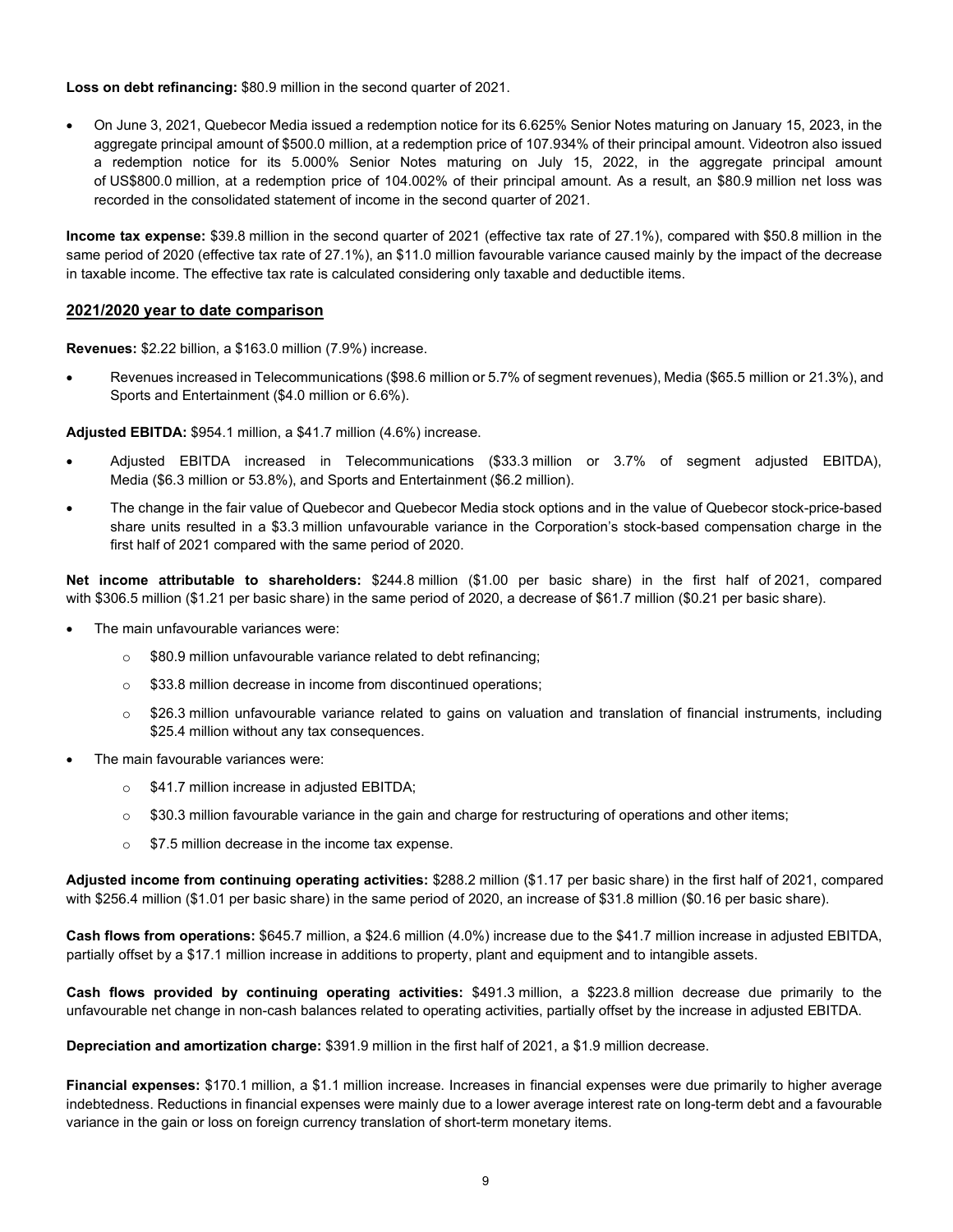**Gain on valuation and translation of financial instruments:** \$1.2 million in the first half of 2021 compared with \$27.5 million in the same period of 2020, a \$26.3 million unfavourable variance due to the unfavourable variance, without any tax consequences, in gains and losses on embedded derivatives related to convertible debentures.

**Gain on restructuring of operations and other items:** \$16.1 million in the first half of 2021, compared with a \$14.2 million charge in the same period of 2020, a \$30.3 million favourable variance.

- On April 1, 2021, Alithya acquired R3D Conseil, of which Quebecor was one of the main shareholders. The corresponding gain on disposal of \$19.6 million was recognized in the first half of 2021.
- A \$5.4 million charge was also recognized in the first half of 2021 in connection with cost-reduction measures in various segments of the Corporation (\$14.4 million in the first half of 2020). In addition, a \$2.7 million gain on other items was recognized in the first half of 2021 (\$0.2 million in the first half of 2020). A \$0.8 million charge for impairment of assets was recognized in connection with various restructuring initiatives in the first half of 2021.

**Loss on debt refinancing:** \$80.9 million in the first half of 2021, due to the same factors as those noted above under "2021/2020 second quarter comparison."

**Income tax expense:** \$83.8 million in the first half of 2021 (effective tax rate of 26.4%), compared with \$91.3 million in the same period of 2020 (effective tax rate of 27.2%), a \$7.5 million favourable variance caused mainly by the impact of the decrease in taxable income. The effective tax rate is calculated considering only taxable and deductible items.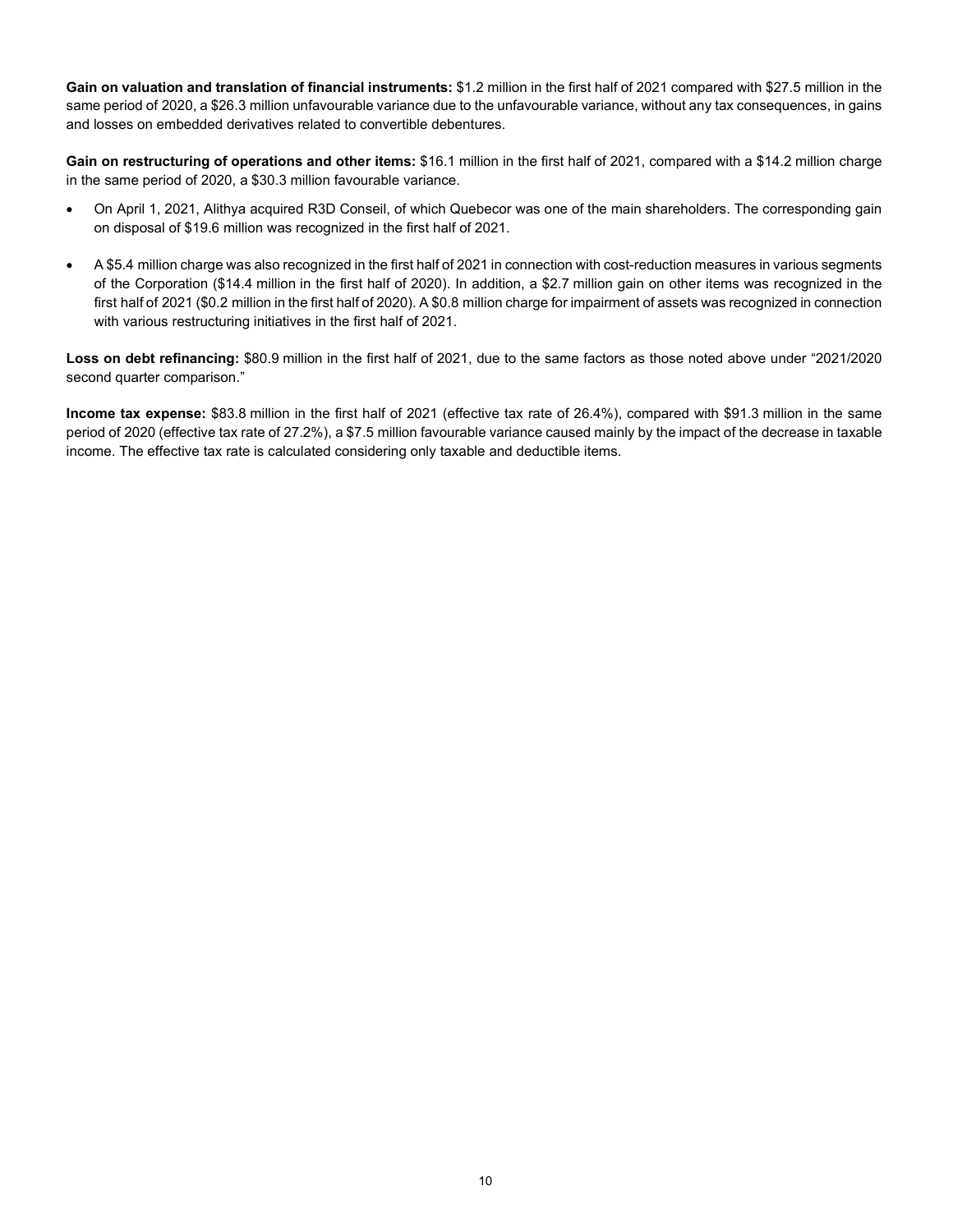## **SEGMENTED ANALYSIS**

#### **Telecommunications**

#### **Second quarter 2021 operating results**

**Revenues:** \$928.4 million in the second quarter of 2021, a \$59.3 million (6.8%) increase.

- Revenues from mobile telephony services increased \$15.1 million (9.5%) to \$174.8 million, due primarily to an increase in the number of subscriber connections and higher average per-connection revenue for each service.
- Revenues from Internet access services increased \$25.7 million (9.3%) to \$301.8 million, due mainly to an increase in average per-subscriber revenues and subscriber base growth.
- Revenues from television services decreased \$16.5 million (-7.2%) to \$211.3 million, due mainly to a decrease in average per-subscriber revenues and a decrease in the subscriber base.
- Revenues from wireline telephony services decreased \$6.2 million (-7.1%) to \$80.7 million, mainly because of the impact of the net decrease in subscriber connections, partially offset by higher average per-connection revenues.
- Revenues from mobile equipment sales to customers increased \$11.2 million (21.6%) to \$63.0 million, mainly because of the increase in the number of mobile devices sold, combined with price increases.
- Revenues from wireline equipment sales to customers increased \$28.1 million to \$50.2 million, mainly because of the increase in equipment sales related to the Helix platform, combined with price increases.
- Other revenues increased \$1.9 million (4.3%) to \$46.6 million.

**ABPU:** Videotron's total ABPU was \$50.63 in the second quarter of 2021, compared with \$49.62 in the same period of 2020, a \$1.01 (2.0%) increase. Mobile ABPU was \$50.30 in the second quarter of 2021, compared with \$50.32 in the same period of 2020, a \$0.02 decrease.

#### **Customer statistics**

*RGUs* – The total number of RGUs was 6,[1](#page-10-0)21,000 at June 30, 2021, a decrease of 20,200<sup>1</sup> from the end of the first quarter of 2021 (compared with an increase of 15,000 in the same period of 2020), and a 12-month increase of 20,800 (0.3%) (Table 2).

*Mobile telephony –* The number of subscriber connections to mobile telephony services stood at 1,530,400 at June 30, 2021, an increase of 27,200 (1.8%) from the end of the first quarter of 2021 (compared with an increase of 35,100 in the same period of 2020), and a 12-month increase of 125,500 (8.9%) (Table 2).

*Internet access –* The number of subscribers to Internet access services stood at 1,810,200 at June 30, 2021, an increase of 5,300<sup>1</sup> (0.3%) from the end of the first quarter of 2021 (compared with an increase of 15,900 in the same period of 2020), and a 12-month increase of 60,900 (3.5%) (Table 2). As of June 30, 2021, Videotron's Internet access services had a household and business penetration rate (number of subscribers as a proportion of the total 3,020,900 homes and businesses passed by Videotron's network as of June 30, 2021, up from 2,970,900 one year earlier) of 59.9% compared with 58.9% a year earlier.

*Television* – The number of subscribers to television services stood at 1,441,400 at June 30, 2021, a decrease of 16,100<sup>1</sup> (-1.1%) from the end of the first quarter of 2021 (compared with a decrease of 14,800 in the same period of 2020), and a 12-month decrease of 55,900 (-3.7%) (Table 2). At June 30, 2021, television services had a household and business penetration rate of 47.7% versus 50.4% a year earlier.

*Wireline telephony –* The number of subscriber connections to wireline telephony services stood at 872,400 at June 30, 2021, a decrease of 25,300 (-2.8%) from the end of the first quarter of 2021 (compared with a decrease of 21,700 in the same period of 2020), and a 12-month decrease of 104,100 (-10.7%) (Table 2). As of June 30, 2021, wireline telephony services had a household and business penetration rate of 28.9% versus 32.9% a year earlier.

*Club illico –* The number of subscribers to the Club illico over-the-top video service ("Club illico") stood at 466,600 at June 30, 2021, a decrease of 11,300 (-2.4%) from the end of the first quarter of 2021 (compared with an increase of 500 in the same period of 2020), and a 12-month decrease of 5,600 (-1.2%) (Table 2).

<span id="page-10-0"></span> $1$  The numbers of RGU's for the end of the first quarter of 2021 have been lowered by 4,100 customers (2,500 to internet access services and 1,600 to television services) to correct an irregularity discovered in the RGU growth compilation systems.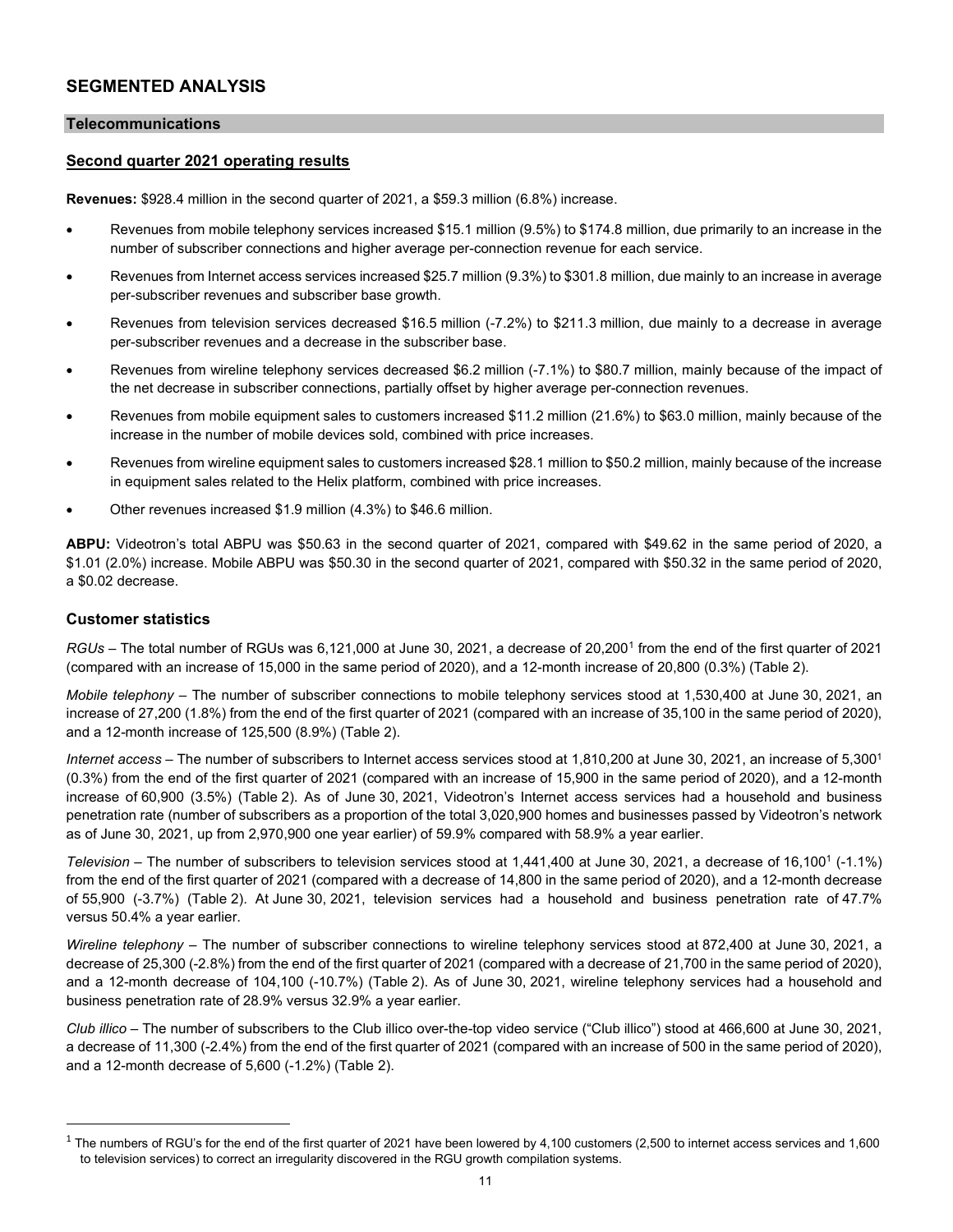#### **Table 2**

#### **Telecommunications segment quarter-end RGUs for the last eight quarters**

(in thousands of units)

|                         | <b>June 2021</b> | Mar. 2021 | Dec. 2020 | Sept. 2020 | June 2020 | Mar. 2020 | Dec. 2019 | Sept. 2019 |
|-------------------------|------------------|-----------|-----------|------------|-----------|-----------|-----------|------------|
|                         |                  |           |           |            |           |           |           |            |
| Mobile telephony        | 1,530.4          | 1,503.2   | 1.481.1   | 1.452.6    | 1.404.9   | 1.369.8   | 1,330.5   | 1,288.7    |
| Internet <sup>1</sup>   | 1.810.2          | 1.804.9   | 1.796.8   | 1.769.8    | 1.749.3   | 1.733.4   | 1.727.3   | 1,724.3    |
| Television <sup>1</sup> | 1.441.4          | 1.457.5   | 1.475.6   | 1,481.8    | 1.497.3   | 1.512.1   | 1.531.8   | 1,545.2    |
| Wireline telephony      | 872.4            | 897.7     | 924.7     | 947.8      | 976.5     | 998.2     | 1.027.3   | 1,052.7    |
| Club illico             | 466.6            | 477.9     | 469.7     | 452.9      | 472.2     | 471.7     | 459.3     | 443.5      |
| Total <sup>1</sup>      | 6.121.0          | 6.141.2   | 6.147.9   | 6.104.9    | 6,100.2   | 6.085.2   | 6.076.2   | 6.054.4    |

<sup>1</sup> The numbers of RGUs for the end of the first quarter of 2021 have been lowered by 4,100 customers (2,500 to Internet access services and 1,600 to television services) to correct an irregularity discovered in the RGU growth compilation systems.

**Adjusted EBITDA:** \$481.5 million, a \$17.9 million (3.9%) increase due primarily to:

impact of the revenue increase, net of the cost of equipment sold.

Partially offset by:

• higher operating expenses, including advertising, customer service and technical quality, IT and engineering expenses.

**Cost/revenue ratio:** Employee costs and purchases of goods and services for all Telecommunications segment operations, expressed as a percentage of revenues, were 48.1% in the second quarter of 2021 compared with 46.7% in the same period of 2020, mainly as a result of increases in some operating expenses.

**Cash flows from operations:** \$330.1 million in the second quarter of 2021, compared with \$322.8 million in the same period of 2020 (Table 11). The \$7.3 million increase was due to the \$17.9 million increase in adjusted EBITDA and a \$9.4 million decrease in additions to intangible assets, including decreased investment in IT systems, partially offset by a \$20.0 million increase in additions to property, plant and equipment, including increased investment in the LTE-A network.

#### **Year to date operating results**

**Revenues:** \$1.84 billion, a \$98.6 million (5.7%) increase, essentially due to the same factors as those noted above in the discussion of second quarter 2021 results.

- Revenues from mobile telephony services increased \$25.4 million (7.9%) to \$345.3 million.
- Revenues from Internet access services increased \$44.8 million (8.1%) to \$598.4 million.
- Revenues from television services decreased \$36.4 million (-7.9%) to \$424.5 million.
- Revenues from wireline telephony services decreased \$8.3 million (-4.9%) to \$161.4 million.
- Revenues from mobile equipment sales to customers increased \$23.9 million (24.0%) to \$123.5 million.
- Revenues from wireline equipment sales to customers increased \$46.5 million (92.3%) to \$96.9 million.
- Other revenues increased \$2.7 million (3.0%) to \$92.4 million.

**ABPU:** Videotron's total ABPU was \$50.31 in the first half of 2021 compared with \$49.76 in the same period of 2020, a \$0.55 (1.1%) increase. Mobile ABPU was \$50.12 in the first half of 2021, compared with \$50.95 in the same period of 2020, an \$0.83 (-1.6%) decrease due in part to a decrease in overage and roaming revenues due to the COVID-19 public-health crisis and the popularity of "Bring Your Own Device" plans.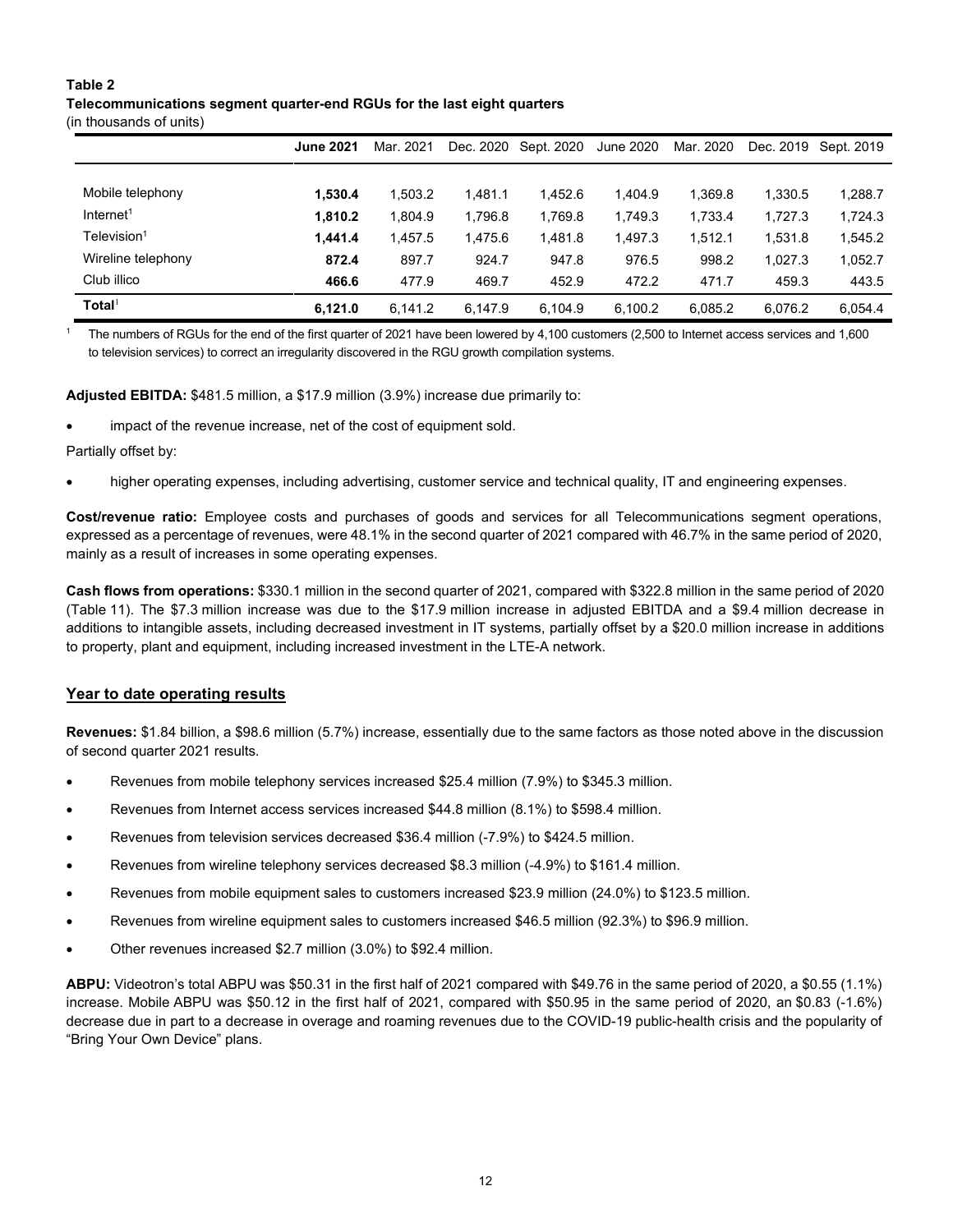#### **Customer statistics**

*RGUs –* 26,900 (-0.4%) unit decrease in the first half of 2021 compared with an increase of 24,000 in the same period of 2020.

*Mobile telephony –* 49,300 (3.3%) subscriber-connection increase in the first half of 2021 compared with an increase of 74,400 in the same period of 2020.

*Internet access –* 13,400 (0.7%) subscriber increase in the first half of 2021 compared with an increase of 22,000 in the same period of 2020.

*Television –* 34,200 (-2.3%) decrease in the customer base in the first half of 2021 compared with a decrease of 34,500 in the same period of 2020.

*Wireline telephony –* 52,300 (-5.7%) subscriber-connection decrease in the first half of 2021 compared with a decrease of 50,800 in the same period of 2020.

*Club illico –* 3,100 (-0.7%) subscriber decrease in the first half of 2021 compared with an increase of 12,900 in the same period of 2020.

**Adjusted EBITDA:** \$932.4 million, a \$33.3 million (3.7%) increase due primarily to:

impact of the revenue increase, net of the cost of equipment sold.

Partially offset by:

• higher operating expenses, including advertising, customer service and technical quality, IT and engineering expenses.

**Cost/revenue ratio:** Employee costs and purchases of goods and services for all Telecommunications segment operations, expressed as a percentage of revenues, were 49.4% in the first half of 2021 compared with 48.4% in the same period of 2020, mainly as a result of increases in some operating expenses.

**Cash flows from operations:** \$643.0 million in the first half of 2021 compared with \$625.3 million in the same period of 2020 (Table 11). The \$17.7 million increase was due to the \$33.3 million increase in adjusted EBITDA and a \$14.9 million decrease in additions to intangible assets, including decreased investment in IT systems, partially offset by a \$30.5 million increase in additions to property, plant and equipment, including increased investment in the LTE-A network.

#### **Media**

#### **Second quarter 2021 operating results**

**Revenues:** \$198.2 million in the second quarter of 2021, a \$65.5 million (49.4%) increase.

- Advertising revenues increased by \$44.3 million (81.9%), mainly because of higher advertising revenues at TVA Network and the specialty channels, combined with higher revenues at the newspapers and Quebecor Out of Home.
- Other revenues increased by \$18.3 million (59.6%), mainly because of higher revenues from film production and audiovisual services, higher revenues from production and distribution, and increased volume at Qolab Communications Inc. ("Qolab Communications").
- Subscription revenues increased by \$2.9 million (6.1%), mainly because of higher subscription revenues at the magazines, newspapers and specialty channels.

**Adjusted EBITDA:** \$16.7 million in the second quarter of 2021, a \$9.1 million increase due primarily to:

impact of the revenue increase.

Partially offset by:

- higher broadcast content costs, due primarily to the resumption of the National Hockey League's activities in 2021 and of television activities in general;
- higher labour costs, essentially as a result of the favourable impact in the second quarter of 2020 of government measures introduced to deal with the COVID-19 pandemic.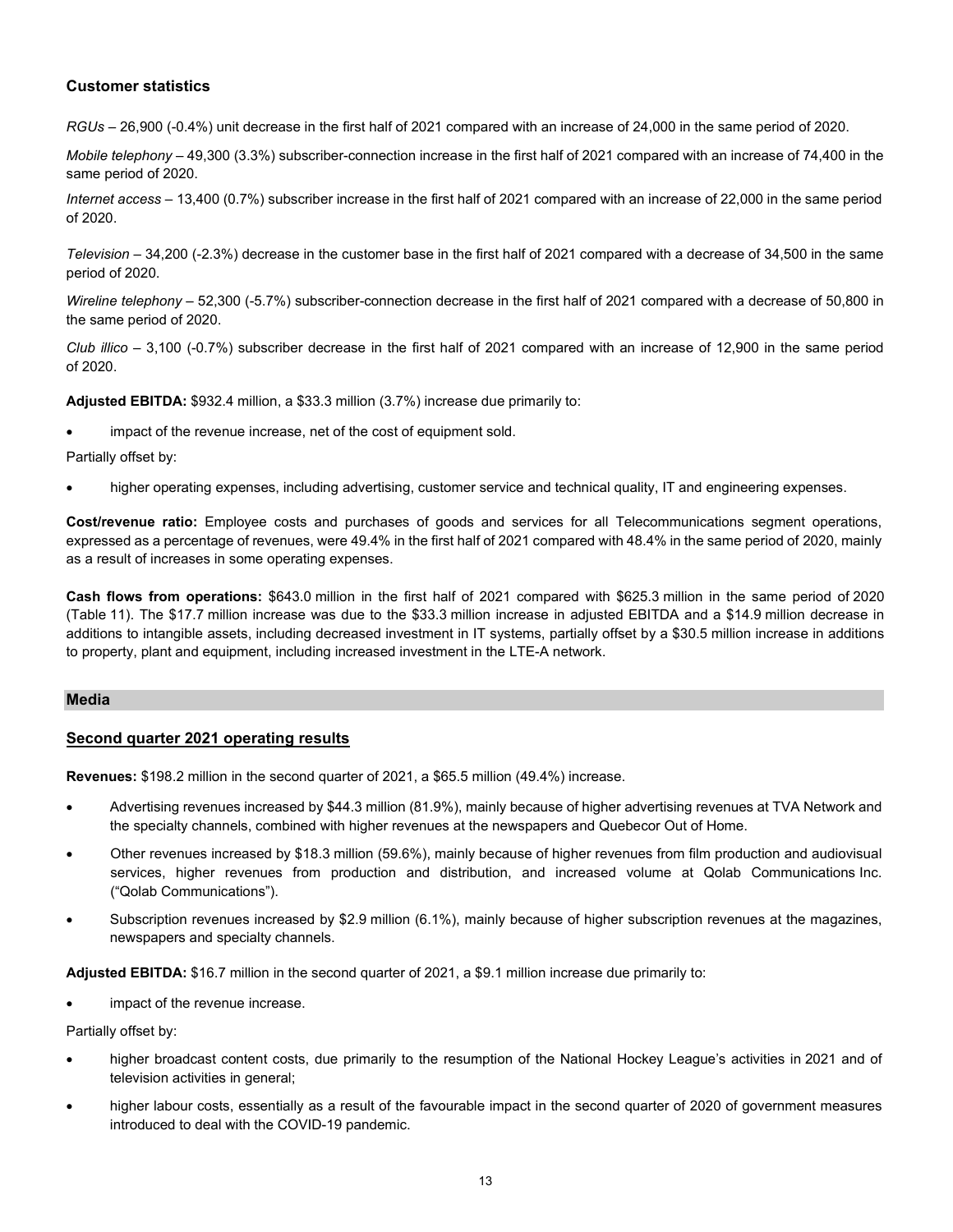**Cost/revenue ratio:** Employee costs and purchases of goods and services for all Media segment operations, expressed as a percentage of revenues, were 91.6% in the second quarter of 2021 compared with 94.3% in the same period of 2020, mainly due to the fixed component of costs, which does not fluctuate in proportion to revenue growth.

**Cash flows from operations:** \$7.1 million in the second quarter of 2021 compared with nil in the same period of 2020 (Table 11). The \$7.1 million favourable variance was due to the \$9.1 million increase in adjusted EBITDA, partially offset by a \$2.0 million increase in additions to property, plant and equipment and to intangible assets.

#### **Year to date operating results**

**Revenues:** \$373.0 million in the first half of 2021, a \$65.5 million (21.3%) increase.

- Advertising revenues increased by \$42.6 million (32.3%), mainly because of higher advertising revenues at TVA Network and the specialty channels, combined with higher revenues at Quebecor Out of Home and higher newspaper advertising revenues.
- Other revenues increased by \$22.4 million (29.5%), mainly because of higher revenues from film production and audiovisual services, and increased volume at Qolab Communications.
- Subscription revenues increased by \$0.5 million (0.5%).

**Adjusted EBITDA:** \$18.0 million in the first half of 2021, a \$6.3 million (53.8%) increase due essentially to the same factors as those noted above in the discussion of second quarter 2021 results.

**Cost/revenue ratio:** Employee costs and purchases of goods and services for the Media segment's operations, expressed as a percentage of revenues, were 95.2% in the first half of 2021 compared with 96.2% in the same period of 2020.

**Cash flows from operations:** \$2.7 million in the first half of 2021 compared with negative \$3.6 million in the same period of 2020 (Table 11). The \$6.3 million increase was essentially due to the \$6.3 million increase in adjusted EBITDA.

#### **Sports and Entertainment**

#### **Second quarter 2021 operating results**

**Revenues:** \$33.5 million in the second quarter of 2021, a \$7.6 million (29.3%) increase due primarily to higher revenues from book distribution and publishing, and from hockey, partially offset by lower revenues from music, essentially because of the discontinuation of physical distribution operations.

**Adjusted EBITDA:** \$3.1 million in the second quarter of 2021, a \$0.3 million (10.7%) increase due primarily to the impact of the revenue increase, partially offset by the increase in labour costs due in part to the favourable impact in the second quarter of 2020 of government measures introduced to deal with the COVID-19 pandemic.

**Cash flows from operations:** \$2.5 million in the second quarter of 2021 compared with \$2.1 million in the same period of 2020 (Table 11). The \$0.4 million favourable variance is mainly due to the \$0.3 million favourable variance in adjusted EBITDA.

#### **Year to date operating results**

**Revenues:** \$64.7 million in the first half of 2021, a \$4.0 million (6.6%) increase due primarily to higher revenues from book distribution and publishing, partially offset by a decrease in revenues from music, mainly because of the discontinuation of physical distribution operations.

**Adjusted EBITDA:** \$5.2 million in the first half of 2021, a \$6.2 million favourable variance due primarily to the impact of the revenue increase, combined with a decrease in some operating expenses.

**Cash flows from operations:** \$3.6 million in the first half of 2021 compared with negative \$2.6 million in the same period of 2020 (Table 11). The \$6.2 million favourable variance was due to the \$6.2 million increase in adjusted EBITDA.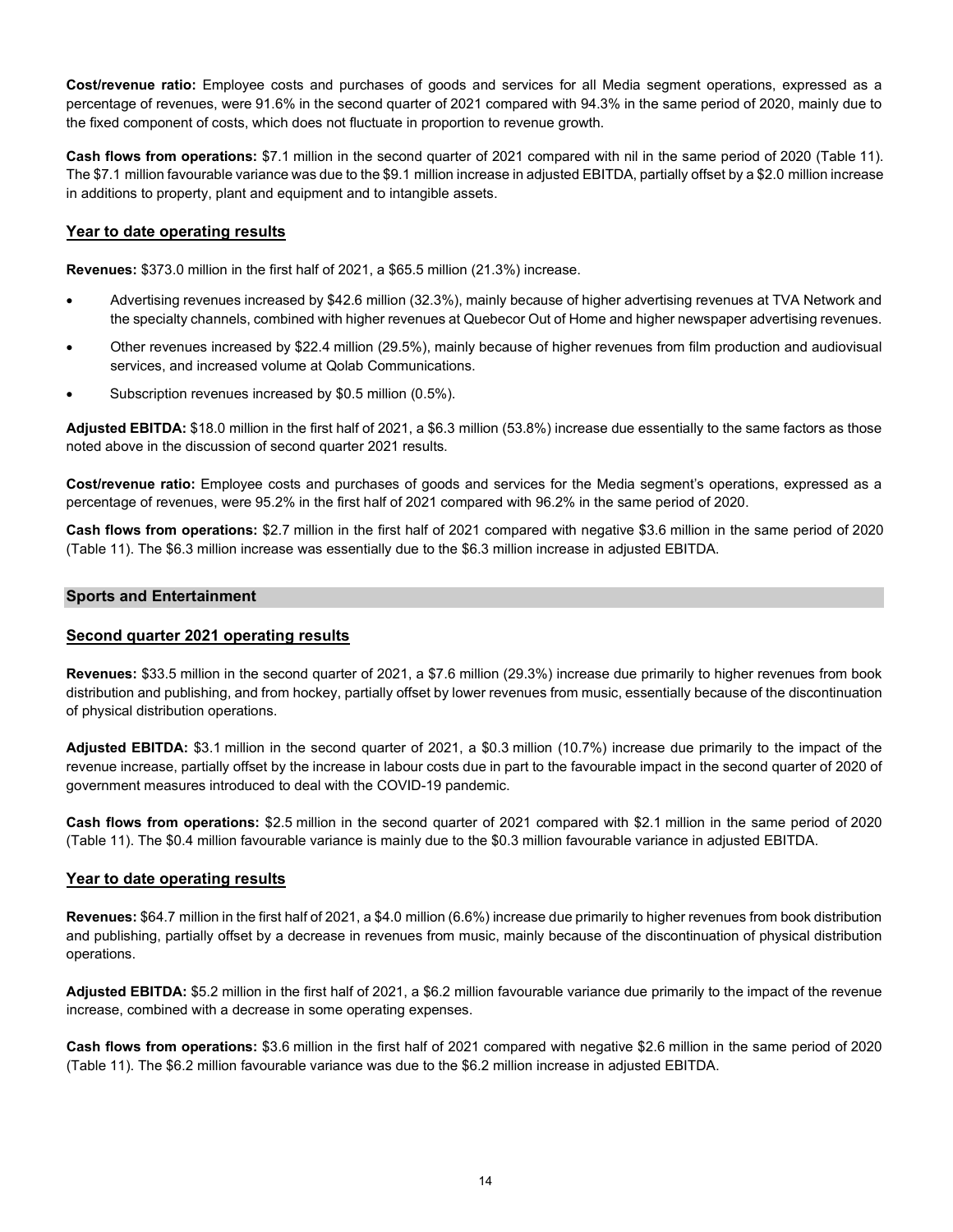## **CASH FLOWS AND FINANCIAL POSITION**

This section provides an analysis of sources and uses of cash flows, as well as a financial position analysis as of the balance sheet date.

### **Operating activities**

*Second quarter 2021*

**Cash flows provided by continuing operating activities:** \$229.7 million in the second quarter of 2021 compared with \$393.5 million in the same period of 2020.

The \$163.8 million decrease was mainly due to:

- \$192.6 million unfavourable net change in non-cash balances related to operating activities, due primarily to unfavourable variances in accounts payable, income tax payable, accounts receivable and inventory;
- \$5.3 million increase in the cash portion of financial expenses;
- \$5.1 million increase in current income taxes.

Partially offset by:

- \$25.7 million increase in adjusted EBITDA;
- \$11.7 million favourable variance in the cash portion of restructuring of operations and other items.

#### *Year to date*

**Cash flows provided by continuing operating activities:** \$491.3 million in the first half of 2021 compared with \$715.1 million in the same period of 2020.

The \$223.8 million decrease was mainly due to:

- \$268.4 million unfavourable net change in non-cash balances related to operating activities, due primarily to unfavourable variances in income tax payable, inventory and broadcasting rights, and accounts receivable;
- \$7.5 million increase in current income taxes.

Partially offset by:

- \$41.7 million increase in adjusted EBITDA;
- \$12.3 million favourable variance in the cash portion of restructuring of operations and other items.

The unfavourable net change in income tax payable and in other non-cash items related to operating activities had an unfavourable impact on cash flows provided by continuing operating activities in the first half of 2021 compared with the same period of 2020, while the increased profitability of all of the Corporation's segments had a favourable impact.

**Working capital:** \$610.0 million at June 30, 2021 compared with negative \$70.4 million at December 31, 2020. The \$680.4 million favourable variance was due primarily to an increase in cash and cash equivalents related to the issuance by Videotron of Senior Notes and recognition of the short-term receivable portion of derivative financial instruments, as well as favourable variances in accounts receivable and inventory, partially offset by an increase in the short-term portion of long-term debt and in accounts payable.

#### **Investing activities**

#### *Second quarter 2021*

**Cash flows used for additions to property, plant and equipment:** \$105.5 million in the second quarter of 2021 compared with \$106.7 million in the same period of 2020. The \$1.2 million decrease mainly reflects a \$23.2 million favourable net change in current non-cash items, partially offset by increased investment in the LTE-A network in the Telecommunications segment.

**Cash flows used for additions to intangible assets:** \$50.4 million in the second quarter of 2021 compared with \$48.0 million in the same period of 2020. The \$2.4 million increase was mainly due to a \$10.7 million unfavourable net change in current non-cash items, partially offset by decreased investment in IT systems, mainly in the Telecommunications segment.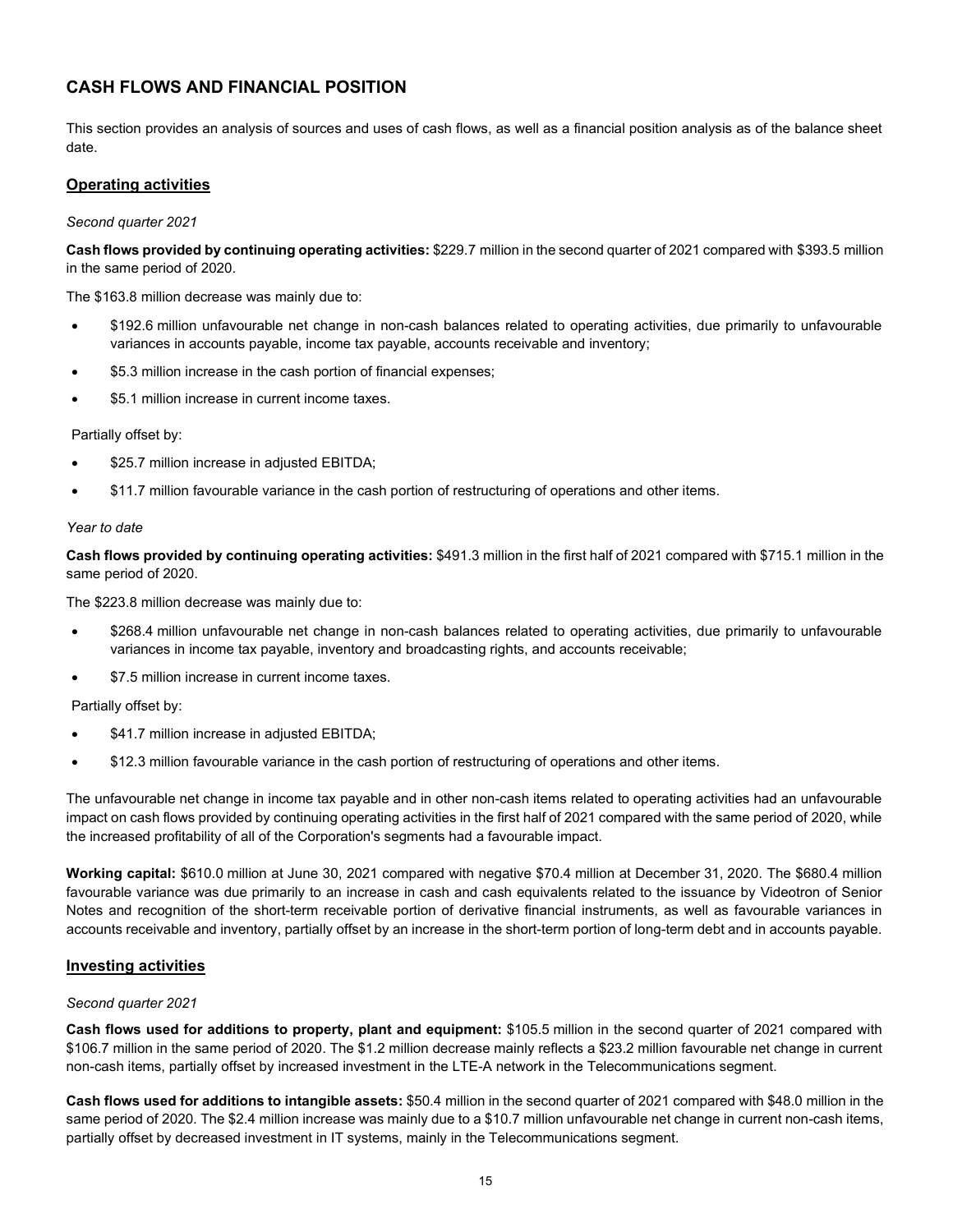**Proceeds from disposal of assets:** \$3.0 million in the second quarter of 2021 compared with \$0.7 million in the same period of 2020.

**Business acquisitions:** \$6.7 million in the second quarter of 2021 compared with \$10.8 million in the same period of 2020.

#### *Year to date*

**Cash flows used for additions to property, plant and equipment:** \$217.3 million in the first half of 2021 compared with \$186.7 million in the same period of 2020. The \$30.6 million increase mainly reflects increased investment in the LTE-A network in the Telecommunications segment.

**Cash flows used for additions to intangible assets:** \$109.2 million in the first half of 2021 compared with \$150.8 million in the same period of 2020. The \$41.6 million reduction was mainly due to a \$26.8 million favourable net change in current non-cash items, combined with decreased investment in IT systems, mainly in the Telecommunications segment.

**Proceeds from disposal of assets:** \$3.1 million in the first half of 2021 compared with \$2.2 million in the same period of 2020.

**Business acquisitions:** \$21.8 million in the first half of 2021 compared with \$10.8 million in the same period of 2020.

#### **Free cash flows from continuing operating activities**

#### *Second quarter 2021*

**Free cash flows from continuing operating activities:** \$76.8 million in the second quarter of 2021 compared with \$239.5 million in the same period of 2020 (Table 12). The \$162.7 million decrease was essentially due to the \$163.8 million decrease in cash flows provided by continuing operating activities.

#### *Year to date*

**Free cash flows from continuing operating activities:** \$167.9 million in the first half of 2021 compared with \$379.8 million in the same period of 2020 (Table 12).

The \$211.9 million decrease was mainly due to:

- \$223.8 million decrease in cash flows provided by continuing operating activities;
- \$30.6 million increase in cash flows used for additions to property, plant and equipment.

Partially offset by:

• \$41.6 million decrease in cash used for additions to intangible assets.

#### **Financing activities**

**Consolidated debt** (long-term debt plus bank indebtedness): \$1.92 billion increase in the first half of 2021; \$107.8 million net unfavourable variance in assets and liabilities related to derivative financial instruments.

- Debt increases in the first half of 2021 essentially consisted of:
	- o issuance on January 22, 2021 by Videotron of \$650.0 million aggregate principal amount of 3.125% Senior Notes maturing on January 15, 2031 for net proceeds of \$644.0 million, net of financing costs of \$6.0 million;
	- $\circ$  issuance on June 17, 2021 by Videotron of \$750.0 million aggregate principal amount of 3.625% Senior Notes maturing on June 15, 2028, for net proceeds of \$743.2 million, net of financing costs of \$6.8 million. Videotron also issued US\$500.0 million aggregate principal amount of 3.625% Senior Notes maturing on June 15, 2029, for net proceeds of \$599.6 million, net of financing costs of \$5.8 million;
	- o \$22.8 million increase in drawings on TVA Group's secured revolving credit facility.
- Debt reductions in the first half of 2021 essentially consisted of:
	- $\circ$  \$99.5 million favourable impact of exchange rate fluctuations. The consolidated debt reduction attributable to this item was offset by the decrease in the asset (or increase in the liability) related to derivative financial instruments.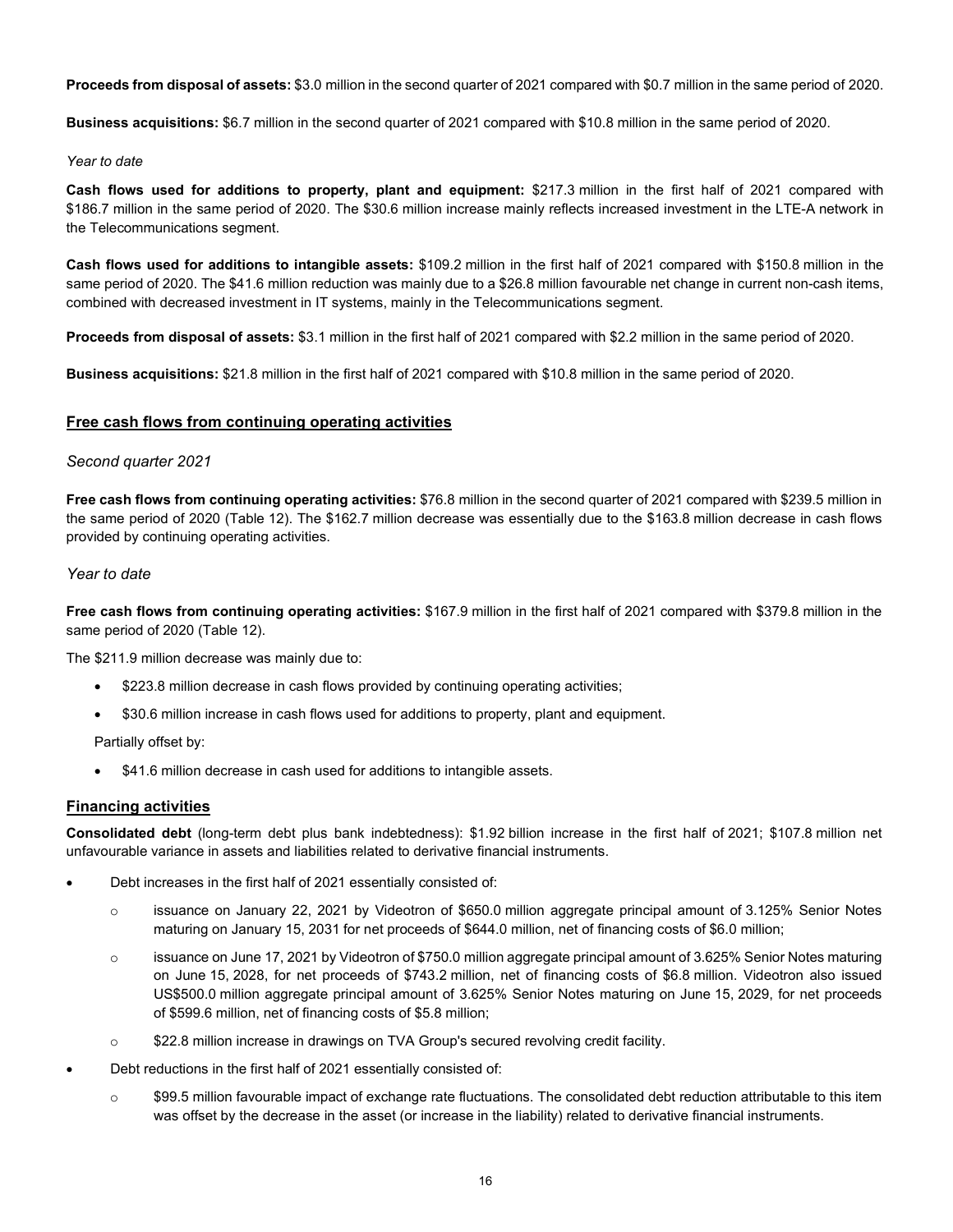- Assets and liabilities related to derivative financial instruments totalled a net asset of \$489.3 million at June 30, 2021 compared with \$597.1 million at December 31, 2020. The \$107.8 million net unfavourable variance was mainly due to the unfavourable impact of exchange rate fluctuations on the value of derivative financial instruments.
- On June 3, 2021, Quebecor Media issued a redemption notice for its 6.625% Senior Notes maturing on January 15, 2023, in the aggregate principal amount of \$500.0 million, at a redemption price of 107.934% of their principal amount. Videotron also issued a redemption notice for its 5.000% Senior Notes maturing on July 15, 2022, in the aggregate principal amount of US\$800.0 million, at a redemption price of 104.002% of their principal amount. The Senior Notes were redeemed in July 2021 and the related hedging contracts were unwound for a total cash consideration of \$1.38 billion.
- On February 11, 2021, TVA Group amended its \$75.0 million secured revolving credit facility to extend its term from February 2021 to February 2022 and amend certain terms and conditions.

#### **Financial Position**

**Net available liquidity:** \$2.42 billion at June 30, 2021 for Quebecor and its wholly owned subsidiaries, pro forma the redemption on July 5, 2021 by Quebecor Media of 6.625% Senior Notes in the aggregate principal amount of \$500.0 million, and the redemption on July 6, 2021 by Videotron of 5.000% Senior Notes in the aggregate principal amount of US\$800.0 million, consisting of \$1.80 billion in available unused revolving credit facilities and \$616.7 million in cash and cash equivalents.

**Consolidated debt** (long-term debt plus bank indebtedness): \$7.69 billion at June 30, 2021, a \$1.92 billion increase compared with December 31, 2020; \$107.8 million net unfavourable variance in assets and liabilities related to derivative financial instruments (see "Financing activities" above).

• Consolidated debt essentially consisted of Videotron's \$6.05 billion debt (\$4.11 billion at December 31, 2020); TVA Group's \$55.5 million debt (\$28.8 million at December 31, 2020); Quebecor Media's \$1.54 billion debt (\$1.59 billion at December 31, 2020); and Quebecor's \$45.2 million debt (\$45.9 million at December 31, 2020).

**Consolidated net debt leverage ratio:** 2.71x at June 30, 2021 compared with 2.68x at December 31, 2020.

As of June 30, 2021, minimum principal payments on long-term debt in the coming years were as follows:

#### **Table 3 Minimum principal payments on Quebecor's long-term debt 12-month periods ended June 30** (in millions of Canadian dollars)

| 2022                | \$ | 1,543.2 |
|---------------------|----|---------|
| 2023                |    | 1,088.6 |
| 2024                |    | 743.9   |
| 2025                |    | 400.0   |
| 2026                |    | 375.0   |
| 2027 and thereafter |    | 3,563.8 |
| <b>Total</b>        | S  | 7,714.5 |

From time to time, Quebecor may (but is under no obligation to) seek to retire or purchase its outstanding securities, including debentures, in open market purchases, privately negotiated transactions, or otherwise. Such repurchases, if any, will depend on its liquidity position and requirements, prevailing market conditions, contractual restrictions and other factors. The amounts involved may be material.

The weighted average term of Quebecor's consolidated debt was approximately 5.8 years at June 30, 2021, pro forma the redemption on July 5, 2021 by Quebecor Media of 6.625% Senior Notes in the aggregate principal amount of \$500.0 million, and the redemption on July 6, 2021 by Videotron of 5.000% Senior Notes in the aggregate principal amount of US\$800.0 million (4.3 years at December 31, 2020). After taking into account hedging instruments, debt consisted of approximately 96.2% fixed-rate debt (96.1% at December 31, 2020) and 3.8% floating-rate debt (3.9% at December 31, 2020), pro forma the redemptions of Senior Notes on July 5 and 6, 2021.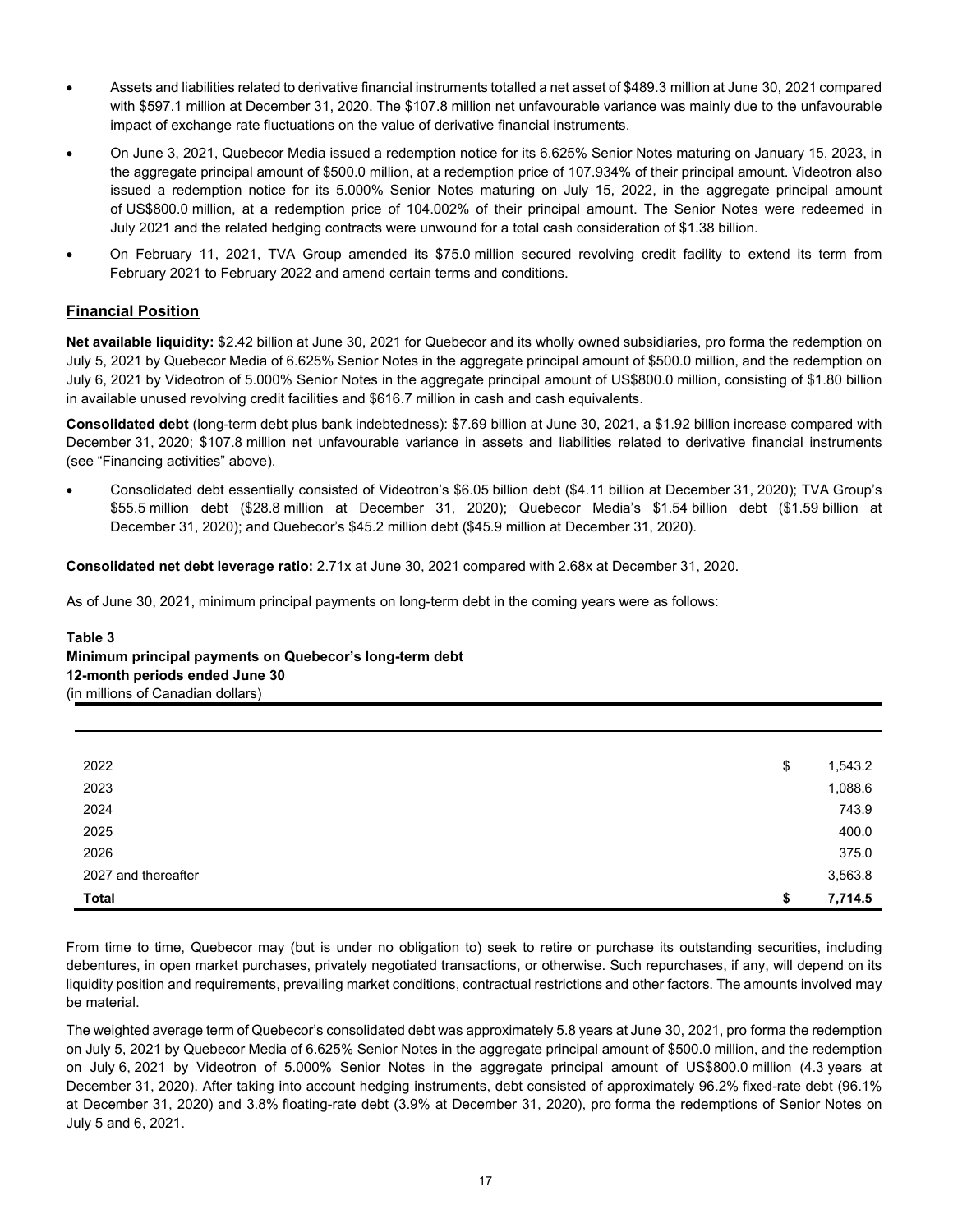Management of the Corporation believes that cash flows and available sources of financing should be sufficient to cover committed cash requirements for capital investments, working capital, interest payments, income tax payments, debt and lease repayments, pension plan contributions, share repurchases, and dividend payments to shareholders. The Corporation believes it will be able to meet future debt maturities, which are staggered over the coming years.

Pursuant to its financing agreements, the Corporation is required to maintain certain financial ratios and comply with certain financial covenants. At June 30, 2021, the Corporation was in compliance with all required financial ratios and restrictive covenants in its financing agreements.

#### **Dividends declared**

On August 4, 2021, the Board of Directors of Quebecor declared a quarterly dividend of \$0.275 per share on its Class A Multiple Voting Shares ("Class A Shares") and Class B Subordinate Voting Shares ("Class B Shares"), payable on September 14, 2021 to shareholders of record as of the close of business on August 20, 2021.

#### **Convertible debentures**

In accordance with the terms of the trust indenture governing the convertible debentures, the quarterly dividend declared on May 12, 2021 on Quebecor Class B Shares triggered an adjustment to the floor price and ceiling price then in effect. Accordingly, effective May 27, 2021, the conversion features of the convertible debentures are subject to an adjusted floor price of approximately \$25.86 per share (that is, a maximum number of approximately 5,801,117 Class B Shares corresponding to a ratio of \$150.0 million to the adjusted floor price) and an adjusted ceiling price of approximately \$32.32 per share (that is, a minimum number of approximately 4,640,894 Class B Shares corresponding to a ratio of \$150.0 million to the adjusted ceiling price).

#### **Participation in 3500 MHz spectrum auction**

On July 29, 2021, Quebecor announced an investment of nearly \$830 million in the acquisition by Videotron of 294 blocks of spectrum in the 3500 MHz band across the country. More than half of the investment is concentrated in four Canadian provinces outside Québec: southern and eastern Ontario, Manitoba, Alberta and British Columbia. Now that it holds 175 blocks of spectrum (for an average depth of 32 MHz) in the 3500 MHz band in four Canadian provinces outside Québec, Quebecor plans to roll out its mobile telephone service in some urban and rural areas in the rest of Canada.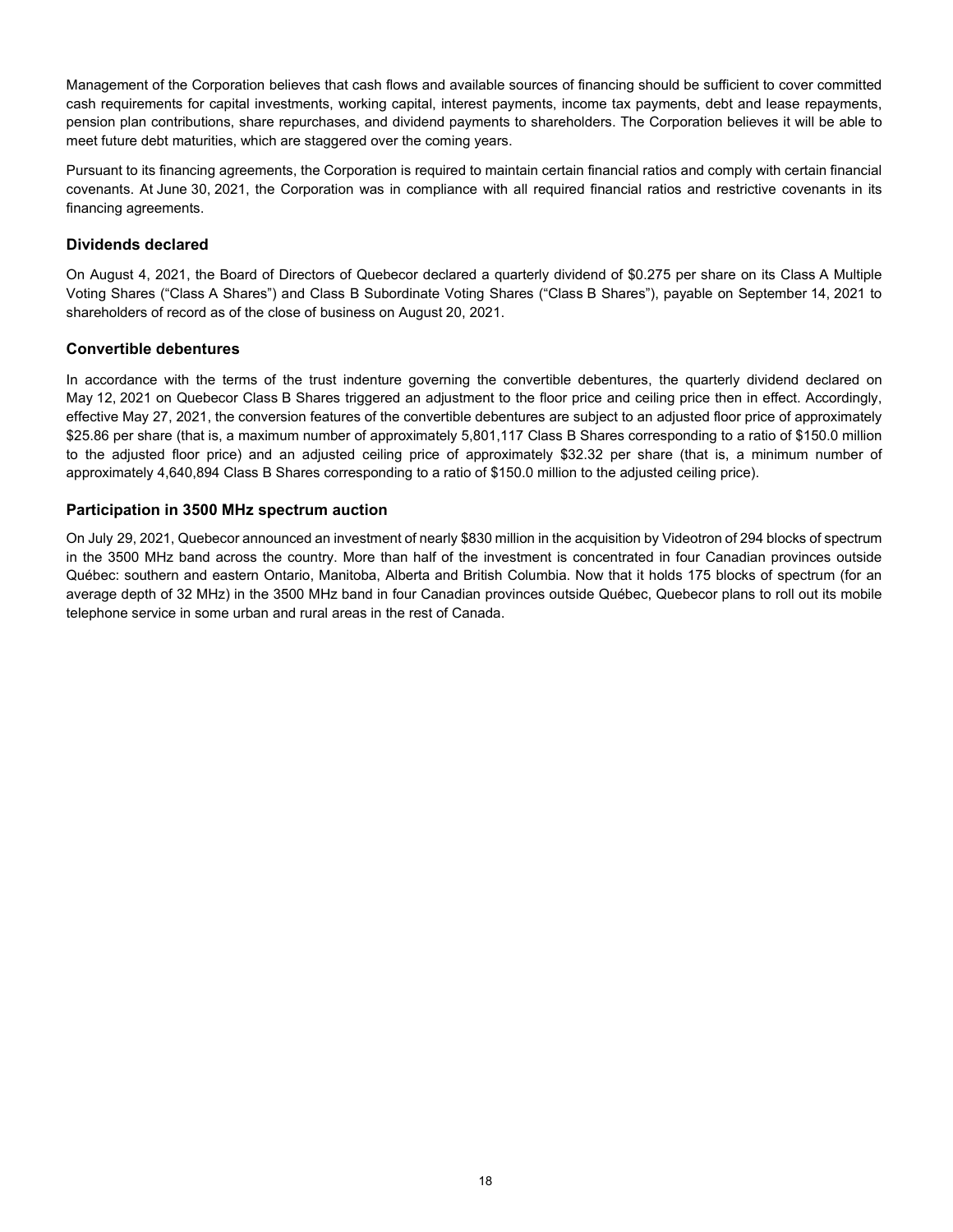## **Analysis of consolidated balance sheet**

#### **Table 4**

#### **Consolidated balance sheet of Quebecor**

**Analysis of main differences between June 30, 2021 and December 31, 2020**

(in millions of Canadian dollars)

|                                                                          | <b>June 30,</b> | Dec. 31,    |                   |                                                                                                                                                                                   |
|--------------------------------------------------------------------------|-----------------|-------------|-------------------|-----------------------------------------------------------------------------------------------------------------------------------------------------------------------------------|
|                                                                          | 20211           | 2020        | <b>Difference</b> | Main reasons for difference                                                                                                                                                       |
| <b>Assets</b>                                                            |                 |             |                   |                                                                                                                                                                                   |
| Cash and cash<br>equivalents                                             | 1.999.3<br>\$   | 136.7<br>\$ | \$1,862.6         | Cash flows generated by financing<br>activities                                                                                                                                   |
| Accounts receivable                                                      | 653.2           | 563.6       | 89.6              | Current portion of government credits<br>receivable for major capital projects                                                                                                    |
| Inventories                                                              | 283.8           | 250.7       | 33.1              | Impact of current variances in activity                                                                                                                                           |
| Property, plant and<br>equipment                                         | 3,134.9         | 3,189.2     | (54.3)            | Depreciation for the period less additions<br>to property, plant and equipment                                                                                                    |
| Intangible assets                                                        | 1,482.5         | 1,466.7     | 15.8              | Additions to intangible assets and<br>business acquisitions less amortization<br>for the period                                                                                   |
| Derivative financial<br>instruments <sup>2</sup>                         | 489.3           | 597.1       | (107.8)           | See "Financing activities"                                                                                                                                                        |
| Other assets                                                             | 459.1           | 433.8       | 25.3              | Impact of current variances in operating<br>and investing activities, including<br>variances in current portion of<br>government credits receivable for major<br>capital projects |
| <b>Liabilities</b>                                                       |                 |             |                   |                                                                                                                                                                                   |
| Accounts payable,<br>accrued charges and<br>provisions                   | 914.4<br>\$     | \$<br>872.2 | \$<br>42.2        | Impact of current variances in activity                                                                                                                                           |
| Income taxes $3$                                                         | 25.5            | 65.1        | (39.6)            | Current disbursements less current<br>income taxes for the period                                                                                                                 |
| Long-term debt, including<br>short-term portion and<br>bank indebtedness | 7,691.2         | 5,775.1     | 1,916.1           | See "Financing activities"                                                                                                                                                        |
| <b>Other liabilities</b>                                                 | 292.9           | 422.8       | (129.9)           | Gain on remeasurement of defined<br>benefit plans less an increase related to a<br>revaluation of an asset decommissioning<br>obligation                                          |

<sup>2</sup> The "restricted cash" and "deferred subsidies" line items are combined for purposes of the analysis.

<sup>3</sup> Current and long-term assets less long-term liabilities.<br><sup>4</sup> Current liabilities less current assets

Current liabilities less current assets.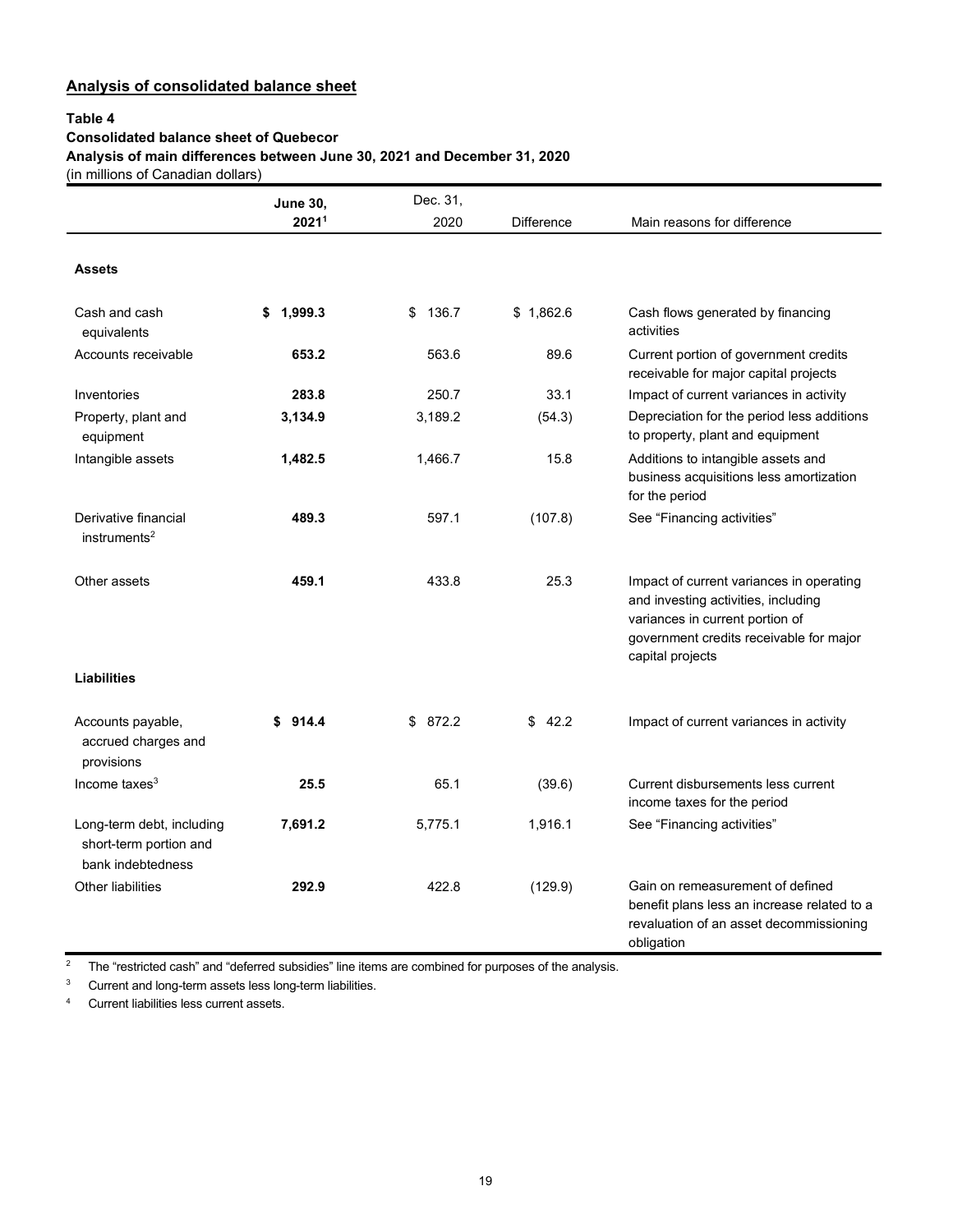## **ADDITIONAL INFORMATION**

#### **Contractual obligations**

At June 30, 2021, material contractual obligations of operating activities included: capital repayment and interest on long-term debt; convertible debentures and lease liabilities; capital asset purchases and other commitments; and obligations related to derivative financial instruments, less estimated future receipts on derivative financial instruments. Table 5 below shows a summary of these contractual obligations.

#### **Table 5**

#### **Contractual obligations of Quebecor as of June 30, 2021**

(in millions of Canadian dollars)

|                                               |               | <b>Under</b>  |               |               | 5 years       |
|-----------------------------------------------|---------------|---------------|---------------|---------------|---------------|
|                                               | Total         | 1 year        | 1-3 years     | 3-5 years     | or more       |
|                                               |               |               |               |               |               |
| Long-term debt <sup>1</sup>                   | 7,714.5<br>\$ | \$<br>1,543.2 | 1,832.5<br>\$ | \$<br>775.0   | \$<br>3,563.8 |
| Convertible debentures <sup>2</sup>           | 153.4         | -             | 153.4         | -             | -             |
| Interest payments $3$                         | 1,516.6       | 251.7         | 500.7         | 361.0         | 403.2         |
| Lease liabilities                             | 183.0         | 35.9          | 59.4          | 30.1          | 57.6          |
| Interest payments on lease liabilities        | 46.8          | 7.6           | 11.2          | 7.4           | 20.6          |
| Additions to property, plant and              |               |               |               |               |               |
| equipment and other commitments               | 1,581.1       | 383.1         | 453.3         | 330.5         | 414.2         |
| Derivative financial instruments <sup>4</sup> | (439.3)       | (190.8)       | (294.6)       |               | 46.1          |
| <b>Total contractual obligations</b>          | \$10,756.1    | 2,030.7<br>S. | 2,715.9<br>\$ | 1,504.0<br>S. | 4,505.5<br>S  |

<sup>1</sup> The carrying value of long-term debt excludes changes in the fair value of long-term debt related to hedged interest rate risk and financing costs.

<sup>2</sup> Based on the market value at June 30, 2021 of a number of shares obtained by dividing the outstanding principal amount by the market price of a Quebecor Class B share at that date, subject to a floor price of approximately \$25.86 per share and a ceiling price of approximately \$32.32. The Corporation may also redeem convertible debentures by issuing the corresponding number of its Class B Shares.

<sup>3</sup> Estimated interest payable on long-term debt and convertible debentures, based on interest rates, hedging of interest rates and hedging of foreign exchange rates as of June 30, 2021.

<sup>4</sup> Estimated future receipts, net of future disbursements, related to foreign exchange hedging of the principal of U.S.-dollar-denominated debt using derivative financial instruments.

#### **Related party transactions**

In the second quarter of 2021, the Corporation made sales to related parties in the amount of \$1.5 million (\$0.6 million in the same period of 2020) and no purchases from related parties (\$3.5 million in the same period of 2020).

In the first half of 2021, the Corporation made sales to related parties in the amount of \$2.7 million (\$1.7 million in the same period of 2020) and purchases of \$3.9 million from related parties (\$5.6 million in the same period of 2020).

#### **Capital stock**

In accordance with Canadian financial reporting standards, Table 6 below presents information on the Corporation's capital stock as at July 19, 2021. In addition, 3,291,243 share options were outstanding as of July 19, 2021.

## **Table 6**

#### **Capital stock**

(in shares and millions of Canadian dollars)

|                |                                  |    | July 19, 2021        |
|----------------|----------------------------------|----|----------------------|
|                | <b>Issued and</b><br>outstanding |    | <b>Book</b><br>value |
|                |                                  |    |                      |
| Class A Shares | 76,984,034                       | \$ | 8.6                  |
| Class B Shares | 166,764,957                      | æ  | 983.1                |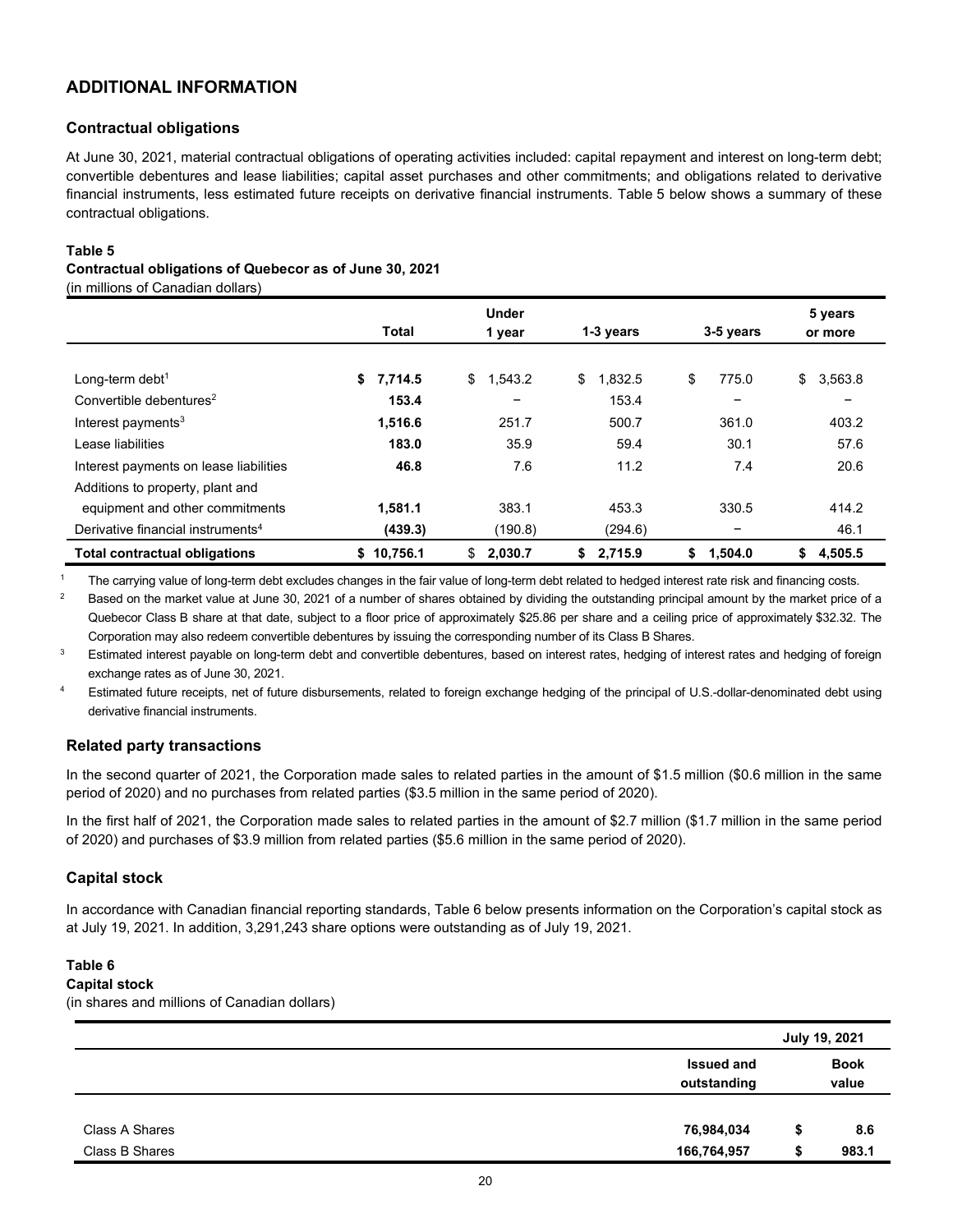On August 5, 2020, the Corporation authorized a normal course issuer bid for a maximum of 1,000,000 Class A Shares representing approximately 1.3% of issued and outstanding Class A Shares, and for a maximum of 6,000,000 Class B Shares representing approximately 3.5% of issued and outstanding Class B Shares as of July 31, 2020. The purchases can be made from August 15, 2020 to August 14, 2021 at prevailing market prices on the open market through the facilities of the Toronto Stock Exchange or other alternative trading systems. All shares purchased under the bid will be cancelled.

On August 7, 2020, the Corporation announced that it had entered into an automatic securities purchase plan ("the plan") with a designated broker whereby shares may be repurchased under the plan at times when such purchases would otherwise be prohibited pursuant to regulatory restrictions or self-imposed blackout periods. The plan received prior approval from the Toronto Stock Exchange. It came into effect on August 15, 2020 and terminates on the same date as the normal course issuer bid.

Under the plan, before entering a self-imposed blackout period, the Corporation may, but is not required to, ask the designated broker to make purchases under the normal course issuer bid. Such purchases shall be made at the discretion of the designated broker, within parameters established by the Corporation prior to the blackout periods. Outside the blackout periods, purchases will be made at the discretion of the Corporation's management.

On May 19, 2021, the Toronto Stock Exchange authorized the Corporation to amend its normal course issuer bid to increase the maximum number of Class B Shares that it may repurchase to 7,500,000, representing approximately 4.3% of issued and outstanding Class B Shares as of July 31, 2020. The other terms and conditions of the bid remain unchanged.

On August 4, 2021, the Corporation authorized a normal course issuer bid for a maximum of 1,000,000 Class A Shares representing approximately 1.3% of issued and outstanding Class A Shares, and for a maximum of 6,000,000 Class B Shares representing approximately 3.6% of issued and outstanding Class B Shares as of July 30, 2021. The purchases can be made from August 15, 2021 to August 14, 2022 at prevailing market prices on the open market through the facilities of the Toronto Stock Exchange or other alternative trading systems. All shares purchased under the bid will be cancelled.

In the first half of 2021, the Corporation purchased and cancelled 4,073,200 Class B Shares for a total cash consideration of \$131.5 million (3,143,300 Class B Shares for a total cash consideration of \$95.6 million in the same period of 2020). The \$107.5 million excess of the purchase price over the carrying value of the repurchased Class B Shares was recorded as a reduction in retained earnings (\$77.0 million in the same period of 2020).

#### **Financial instruments**

The Corporation uses a number of financial instruments, mainly cash and cash equivalents, accounts receivable, contract assets, long-term investments, bank indebtedness, trade payables, accrued liabilities, long-term debt, convertible debentures, lease liabilities and derivative financial instruments.

In order to manage its foreign exchange and interest rate risks, the Corporation uses derivative financial instruments: (i) to set in CAN dollars future payments on debts denominated in U.S. dollars (interest and principal) and certain purchases of inventories and other capital expenditures denominated in a foreign currency; and (ii) to achieve a targeted balance of fixed- and floating-rate debts. The Corporation does not intend to settle its derivative financial instruments prior to their maturity as none of these instruments is held or issued for speculative purposes.

Certain cross-currency swaps entered into by the Corporation include an option that allows each party to unwind the transaction on a specific date at the then settlement amount.

The carrying value and fair value of long-term debt, convertible debentures and derivative financial instruments as of June 30, 2021 and December 31, 2020 were as follows: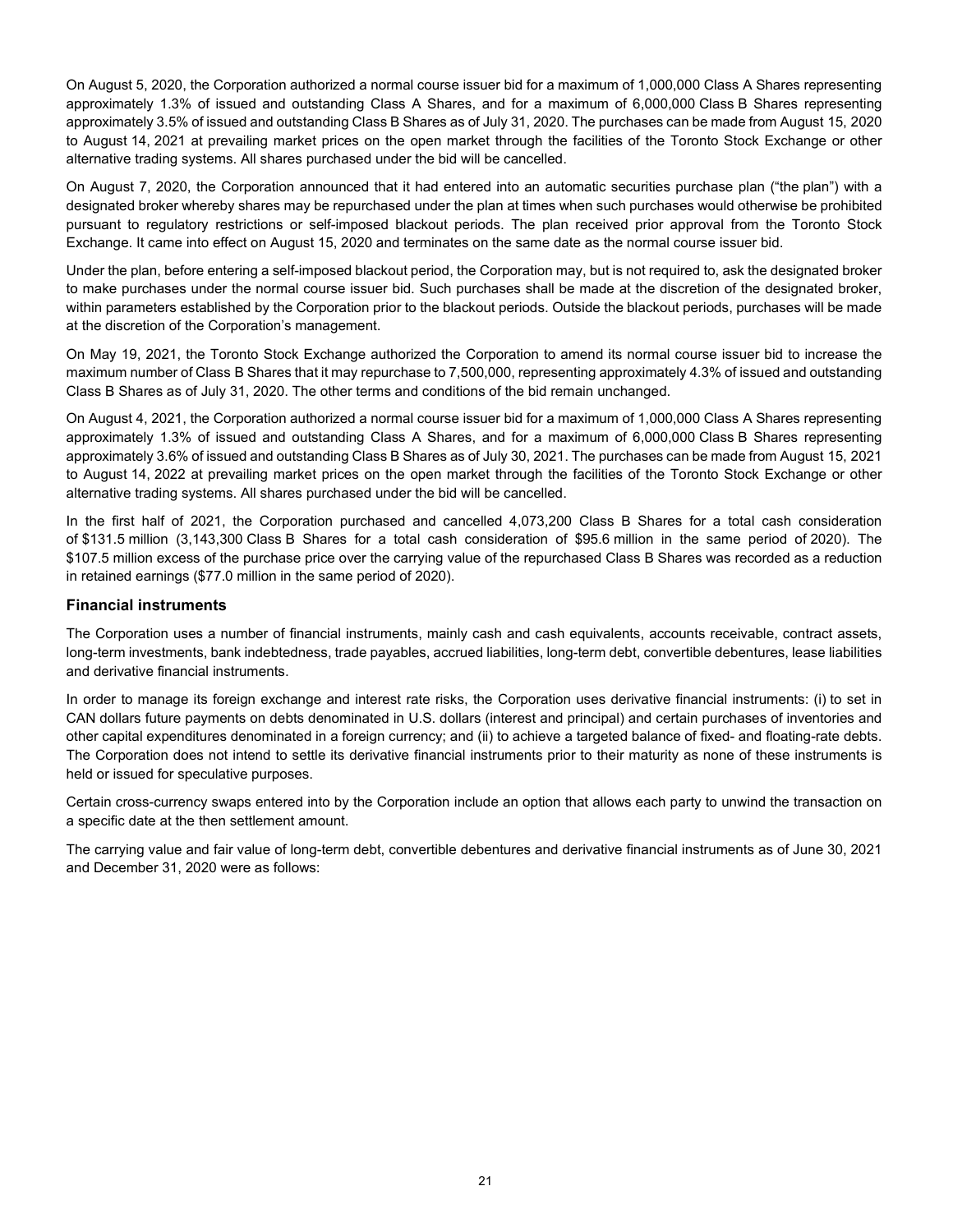#### **Table 7**

#### **Fair value of long-term debt, convertible debentures and derivative financial instruments**

(in millions of Canadian dollars)

|                                     |                   | June 30, 2021   | December 31, 2020 |    |               |  |
|-------------------------------------|-------------------|-----------------|-------------------|----|---------------|--|
| <b>Asset (liability)</b>            | Carrying<br>value | Fair<br>value   | Carrying<br>value |    | Fair<br>value |  |
| Long-term debt <sup>1</sup>         | \$<br>(7,714.5)   | \$<br>(8,029.4) | \$ (5,786.4)      | \$ | (6,216.1)     |  |
| Convertible debentures <sup>2</sup> | (152.1)           | (152.1)         | (153.5)           |    | (153.5)       |  |
| Derivative financial instruments    |                   |                 |                   |    |               |  |
| Foreign exchange forward contracts  | (4.8)             | (4.8)           | (8.0)             |    | (8.0)         |  |
| Cross-currency swaps                | 494.1             | \$<br>494.1     | \$<br>605.1       | \$ | 605.1         |  |

<sup>1</sup> The carrying value of long-term debt excludes the fair value of long-term debt related to hedged interest rate risk and financing costs.

<sup>2</sup> The carrying value and fair value of convertible debentures consist of the principal amount and the value of the conversion features related to the floor and ceiling prices, recognized as embedded derivatives.

The fair value of long-term debt and convertible debentures is estimated based on quoted market prices when available or on valuation models. When the Corporation uses valuation models, the fair value is estimated based on discounted cash flows using period-end market yields or the market value of similar instruments with the same maturity.

The fair value of derivative financial instruments recognized in the consolidated balance sheets is estimated as per the Corporation's valuation models. These models project future cash flows and discount the future amounts to a present value using the contractual terms of the derivative financial instrument and factors observable in external market data, such as period-end swap rates and foreign exchange rates. An adjustment is also included to reflect non-performance risk, impacted by the financial and economic environment prevailing at the date of the valuation, in the recognized measure of the fair value of the derivative financial instruments by applying a credit default premium, estimated using a combination of observable and unobservable inputs in the market, to the net exposure of the counterparty or the Corporation.

The fair value of embedded derivatives related to convertible debentures is determined by option pricing models using market inputs, including volatility, discount factors and the underlying instrument's adjusted implicit interest rate and credit premium.

Gains on valuation and translation of financial instruments for the second quarter and first half of 2021 and 2020 are summarized in Table 8.

#### **Table 8**

#### **Gain on valuation and translation of financial instruments**

(in millions of Canadian dollars)

|                                                                   | Three months<br>ended June 30 |                            |      |       |       | Six months<br>ended June 30 |        |        |  |
|-------------------------------------------------------------------|-------------------------------|----------------------------|------|-------|-------|-----------------------------|--------|--------|--|
|                                                                   |                               | 2021                       | 2020 |       |       | 2021                        |        | 2020   |  |
| Gain on embedded derivatives related to convertible<br>debentures | \$                            | (4.7)<br>\$<br>(7.5)<br>\$ |      |       | (1.8) | \$                          | (27.2) |        |  |
| Other                                                             |                               | 0.5                        |      | 0.5   |       | 0.6                         |        | (0.3)  |  |
|                                                                   |                               | (7.0)                      | \$   | (4.2) | S     | (1.2)                       | \$     | (27.5) |  |

Losses on cash flow hedges in the amounts of \$1.6 million and \$4.2 million were recorded under "Other comprehensive income" in the second quarter and first half of 2021 respectively (\$19.0 million loss and \$43.9 million gain in the second quarter and first half of 2020 respectively).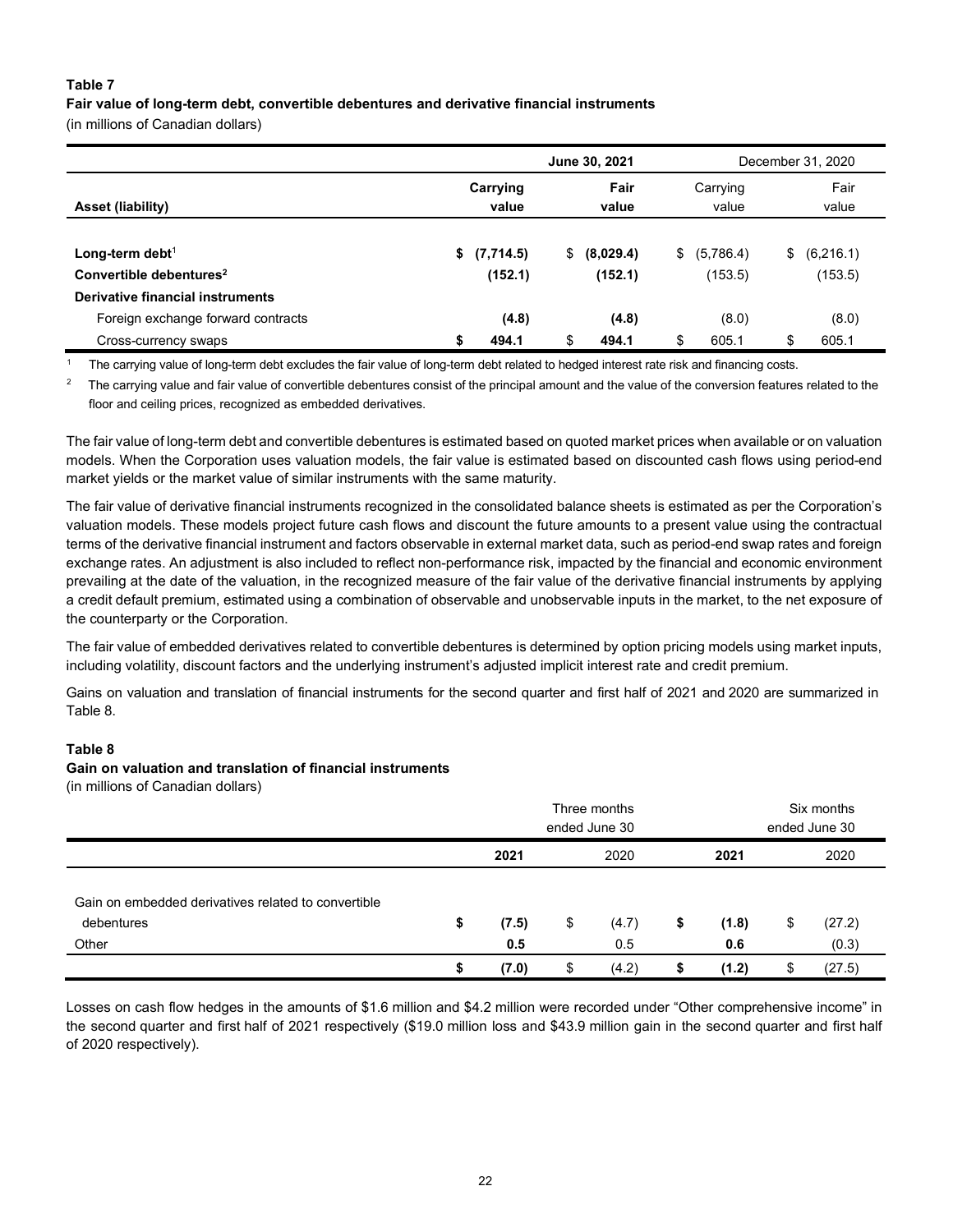### **Contingencies and legal disputes**

Lawsuits have been brought by and against the Corporation in connection with disputes between the Corporation and a competitor. At this stage of the proceedings, management of the Corporation is of the opinion that the outcome is not expected to have a material adverse effect on the Corporation's results or on its financial position.

On August 15, 2019, the CRTC issued an order to finalize the rates, retroactively to March 31, 2016, at which the large cable and telephone companies provide aggregated wholesale access to their high-speed Internet networks. The interim rates in effect since 2016 had been invoiced to resellers and accounted for in the Corporation's consolidated financial statements on the basis of the effective date of March 31, 2016. The new proposed rates were substantially lower than the interim rates. On May 27, 2021, the CRTC restored, in a final decision, the interim rates that had been in effect since 2016. Accordingly, no adjustments are necessary to the consolidated financial statements.

#### **Non-IFRS Financial Measures**

The financial measures not standardized under IFRS that are used by the Corporation to assess its financial performance, such as adjusted EBITDA, adjusted income from continuing operating activities, cash flows from operations, free cash flows from continuing operating activities and consolidated net debt leverage ratio, are not calculated in accordance with, or recognized by IFRS. The Corporation's method of calculating these non-IFRS financial measures may differ from the methods used by other companies and, as a result, the non-IFRS financial measures presented in this document may not be comparable to other similarly titled measures disclosed by other companies.

The Corporation added the "consolidated net debt leverage ratio" measure in the third quarter of 2020. The consolidated net debt leverage ratio represents consolidated net debt, excluding convertible debentures, divided by the trailing 12-month adjusted EBITDA. Consolidated net debt, excluding convertible debentures, represents total long-term debt plus bank indebtedness, lease liabilities, the current portion of lease liabilities and liabilities related to derivative financial instruments, less assets related to derivative financial instruments and cash and cash equivalents. The consolidated net debt leverage ratio serves to evaluate the Corporation's financial leverage and is used by management and the Board of Directors in its decisions on the Corporation's capital structure, including its financing strategy, and in managing debt maturity risks.

#### **Adjusted EBITDA**

In its analysis of operating results, the Corporation defines adjusted EBITDA, as reconciled to net income under IFRS, as net income before depreciation and amortization, financial expenses, gain on valuation and translation of financial instruments, restructuring of operations and other items, loss on debt refinancing, income tax, and income from discontinued operations. Adjusted EBITDA as defined above is not a measure of results that is consistent with IFRS. It is not intended to be regarded as an alternative to IFRS financial performance measures or to the statement of cash flows as a measure of liquidity. It should not be considered in isolation or as a substitute for measures of performance prepared in accordance with IFRS. The Corporation uses adjusted EBITDA in order to assess the performance of its investment in Quebecor Media. The Corporation's management and Board of Directors use this measure in evaluating its consolidated results as well as the results of the Corporation's operating segments. This measure eliminates the significant level of impairment and depreciation/amortization of tangible and intangible assets and is unaffected by the capital structure or investment activities of the Corporation and its business segments.

Adjusted EBITDA is also relevant because it is a component of the Corporation's annual incentive compensation programs. A limitation of this measure, however, is that it does not reflect the periodic costs of tangible and intangible assets used in generating revenues in the Corporation's segments. The Corporation also uses other measures that do reflect such costs, such as cash flows from operations and free cash flows from continuing operating activities. The Corporation's definition of adjusted EBITDA may not be the same as similarly titled measures reported by other companies.

Table 9 provides a reconciliation of adjusted EBITDA to net income as disclosed in Quebecor's condensed consolidated financial statements.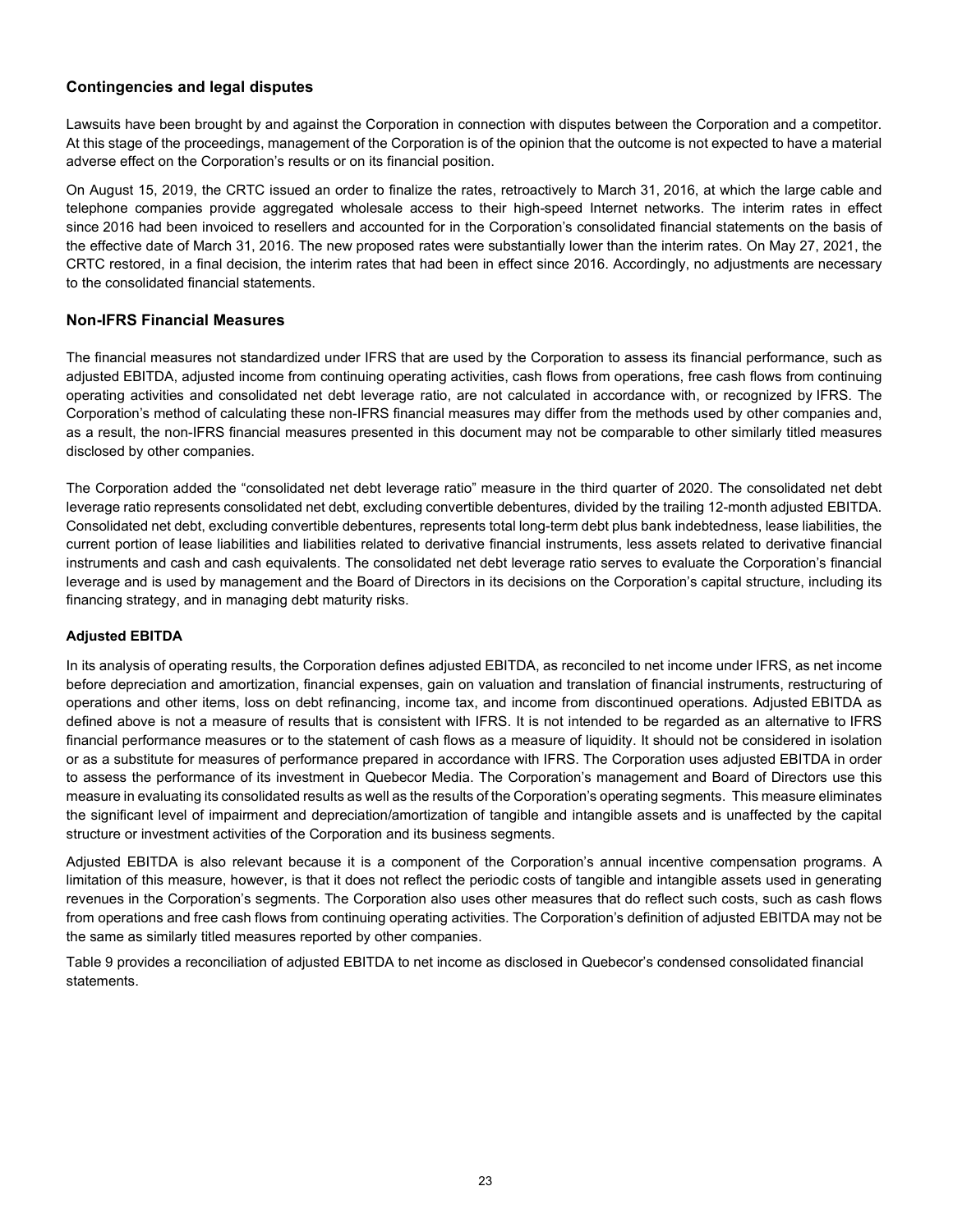#### **Table 9**

**Reconciliation of the adjusted EBITDA measure used in this report to the net income measure used in the condensed consolidated financial statements** 

(in millions of Canadian dollars)

|                                                | Three months  |             | Six months    |             |  |
|------------------------------------------------|---------------|-------------|---------------|-------------|--|
|                                                | ended June 30 |             | ended June 30 |             |  |
|                                                | 2021<br>2020  |             | 2021          | 2020        |  |
|                                                |               |             |               |             |  |
| Adjusted EBITDA (negative adjusted EBITDA):    |               |             |               |             |  |
| Telecommunications                             | \$<br>481.5   | 463.6<br>\$ | \$<br>932.4   | \$<br>899.1 |  |
| Media                                          | 16.7          | 7.6         | 18.0          | 11.7        |  |
| Sports and Entertainment                       | 3.1           | 2.8         | 5.2           | (1.0)       |  |
| <b>Head Office</b>                             | 0.1           | 1.7         | (1.5)         | 2.6         |  |
|                                                | 501.4         | 475.7       | 954.1         | 912.4       |  |
| Depreciation and amortization                  | (196.6)       | (195.7)     | (391.9)       | (393.8)     |  |
| <b>Financial expenses</b>                      | (87.0)        | (81.6)      | (170.1)       | (169.0)     |  |
| Gain on valuation and translation of financial |               |             |               |             |  |
| instruments                                    | 7.0           | 4.2         | 1.2           | 27.5        |  |
| Restructuring of operations and other items    | 20.6          | (10.3)      | 16.1          | (14.2)      |  |
| Loss on debt refinancing                       | (80.9)        |             | (80.9)        |             |  |
| Income taxes                                   | (39.8)        | (50.8)      | (83.8)        | (91.3)      |  |
| Income from discontinued operations            |               | 32.5        |               | 33.8        |  |
| Net income                                     | 124.7<br>\$   | \$<br>174.0 | \$<br>244.7   | \$<br>305.4 |  |

#### **Adjusted income from continuing operating activities**

The Corporation defines adjusted income from continuing operating activities, as reconciled to net income attributable to shareholders under IFRS, as net income attributable to shareholders before gain on valuation and translation of financial instruments, restructuring of operations and other items, and loss on debt refinancing, net of income tax related to adjustments and net income attributable to non-controlling interest related to adjustments, and before the income from discontinued operations attributable to shareholders. Adjusted income from continuing operating activities, as defined above, is not a measure of results that is consistent with IFRS. It should not be considered in isolation or as a substitute for measures of performance prepared in accordance with IFRS. The Corporation uses adjusted income from continuing operating activities to analyze trends in the performance of its businesses. The above-listed items are excluded from the calculation of this measure because they impair the comparability of financial results. Adjusted income from continuing operating activities is more representative for forecasting income. The Corporation's definition of adjusted income from continuing operating activities may not be identical to similarly titled measures reported by other companies.

Table 10 provides a reconciliation of adjusted income from continuing operating activities to the net income attributable to shareholders' measure used in Quebecor's condensed consolidated financial statements.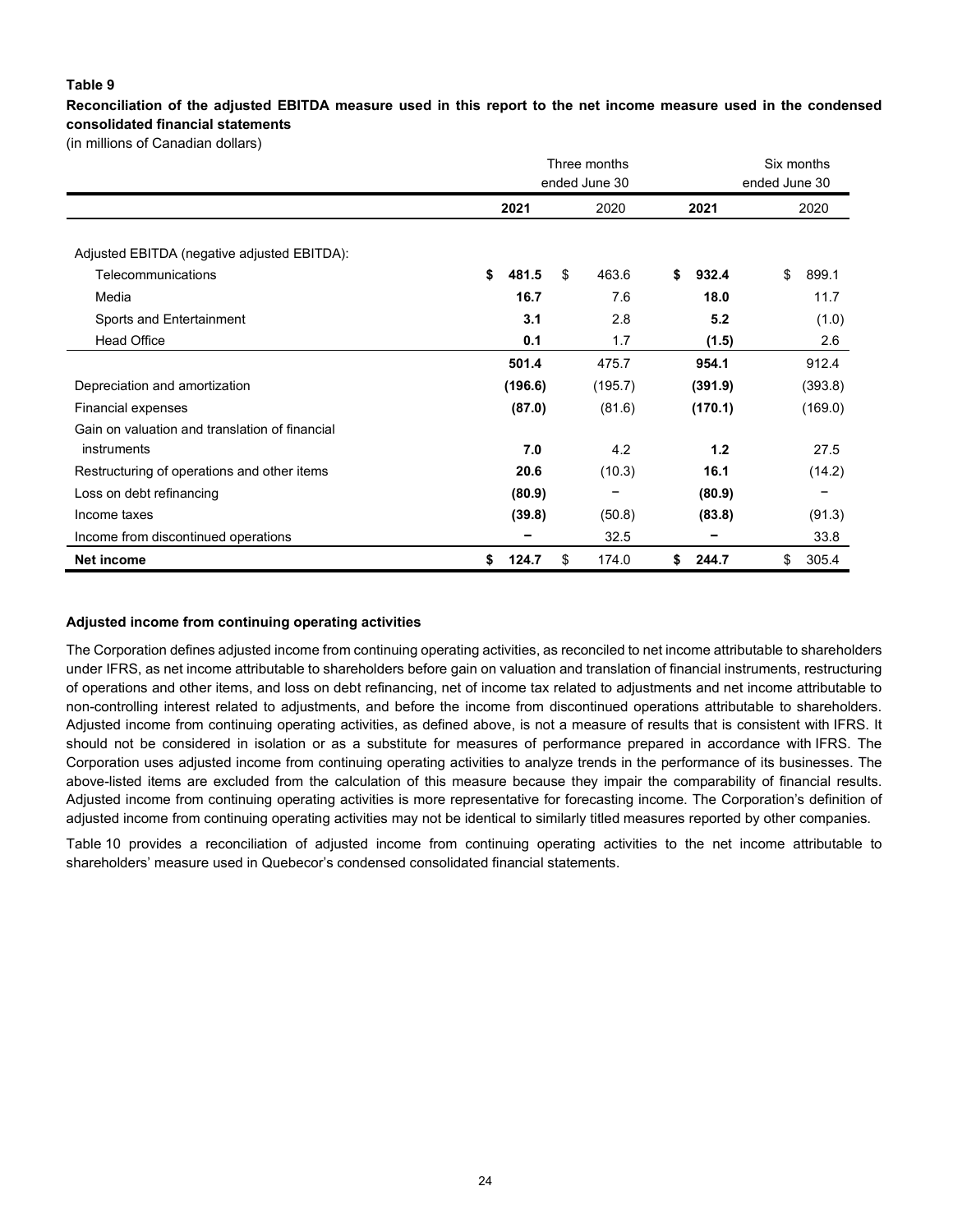#### **Table 10**

**Reconciliation of the adjusted income from continuing operating activities measure used in this report to the net income attributable to shareholders' measure used in the condensed consolidated financial statements**

(in millions of Canadian dollars)

|                                                      | Three months<br>ended June 30 |        |      |        |    | Six months<br>ended June 30 |             |  |
|------------------------------------------------------|-------------------------------|--------|------|--------|----|-----------------------------|-------------|--|
|                                                      | 2021                          |        | 2020 | 2021   |    | 2020                        |             |  |
| Adjusted income from continuing operating activities | S                             | 158.3  | \$   | 144.9  | \$ | 288.2                       | 256.4<br>\$ |  |
| Gain on valuation and translation of financial       |                               |        |      |        |    |                             |             |  |
| instruments                                          |                               | 7.0    |      | 4.2    |    | 1.2                         | 27.5        |  |
| Restructuring of operations and other items          |                               | 20.6   |      | (10.3) |    | 16.1                        | (14.2)      |  |
| Loss on debt refinancing                             |                               | (80.9) |      |        |    | (80.9)                      |             |  |
| Income taxes related to adjustments <sup>1</sup>     |                               | 18.5   |      | 3.1    |    | 20.2                        | 2.5         |  |
| Net income attributable to non-controlling interest  |                               |        |      |        |    |                             |             |  |
| related to adjustments                               |                               |        |      | 0.5    |    |                             | 0.5         |  |
| Discontinued operations                              |                               |        |      | 32.5   |    |                             | 33.8        |  |
| Net income attributable to shareholders              | S                             | 123.5  | \$   | 174.9  | S. | 244.8                       | 306.5<br>\$ |  |

<sup>1</sup> Includes impact of fluctuations in income tax applicable to adjusted items, either for statutory reasons or in connection with tax transactions.

#### **Cash flows from operations and free cash flows from continuing operating activities**

#### *Cash flows from operations*

Cash flows from operations represents adjusted EBITDA, less additions to property, plant and equipment and to intangible assets (excluding licence acquisitions and renewals). Cash flows from operations represents funds available for interest and income tax payments, expenditures related to restructuring programs, business acquisitions, licence acquisitions and renewals, payment of dividends, repayment of long-term debt and lease liabilities, and share repurchases. Cash flows from operations is not a measure of liquidity that is consistent with IFRS. It is not intended to be regarded as an alternative to IFRS financial performance measures or to the statement of cash flows as a measure of liquidity. Cash flows from operations are used by the Corporation's management and Board of Directors to evaluate the cash flows generated by the operations of all of its segments, on a consolidated basis, in addition to the operating cash flows generated by each segment. Cash flows from operations are also relevant because they are a component of the Corporation's annual incentive compensation programs. The Corporation's definition of cash flows from operations may not be identical to similarly titled measures reported by other companies.

#### *Free cash flows from continuing operating activities*

Free cash flows from continuing operating activities represents cash flows provided by continuing operating activities calculated in accordance with IFRS, less cash flows used for additions to property, plant and equipment and to intangible assets (excluding expenditures related to licence acquisitions and renewals), plus proceeds from disposal of assets. Free cash flows from continuing operating activities is used by the Corporation's management and Board of Directors to evaluate cash flows generated by the Corporation's operations. Free cash flows from continuing operating activities represents available funds for business acquisitions, licence acquisitions and renewals, payment of dividends, repayment of long-term debt and lease liabilities, and share repurchases. Free cash flows from continuing operating activities is not a measure of liquidity that is consistent with IFRS. It is not intended to be regarded as an alternative to IFRS financial performance measures or to the statement of cash flows as a measure of liquidity. The Corporation's definition of free cash flows from continuing operating activities may not be identical to similarly titled measures reported by other companies.

Tables 11 and 12 provide a reconciliation of cash flows from operations and free cash flows from continuing operating activities to cash flows provided by continuing operating activities reported in the condensed consolidated financial statements.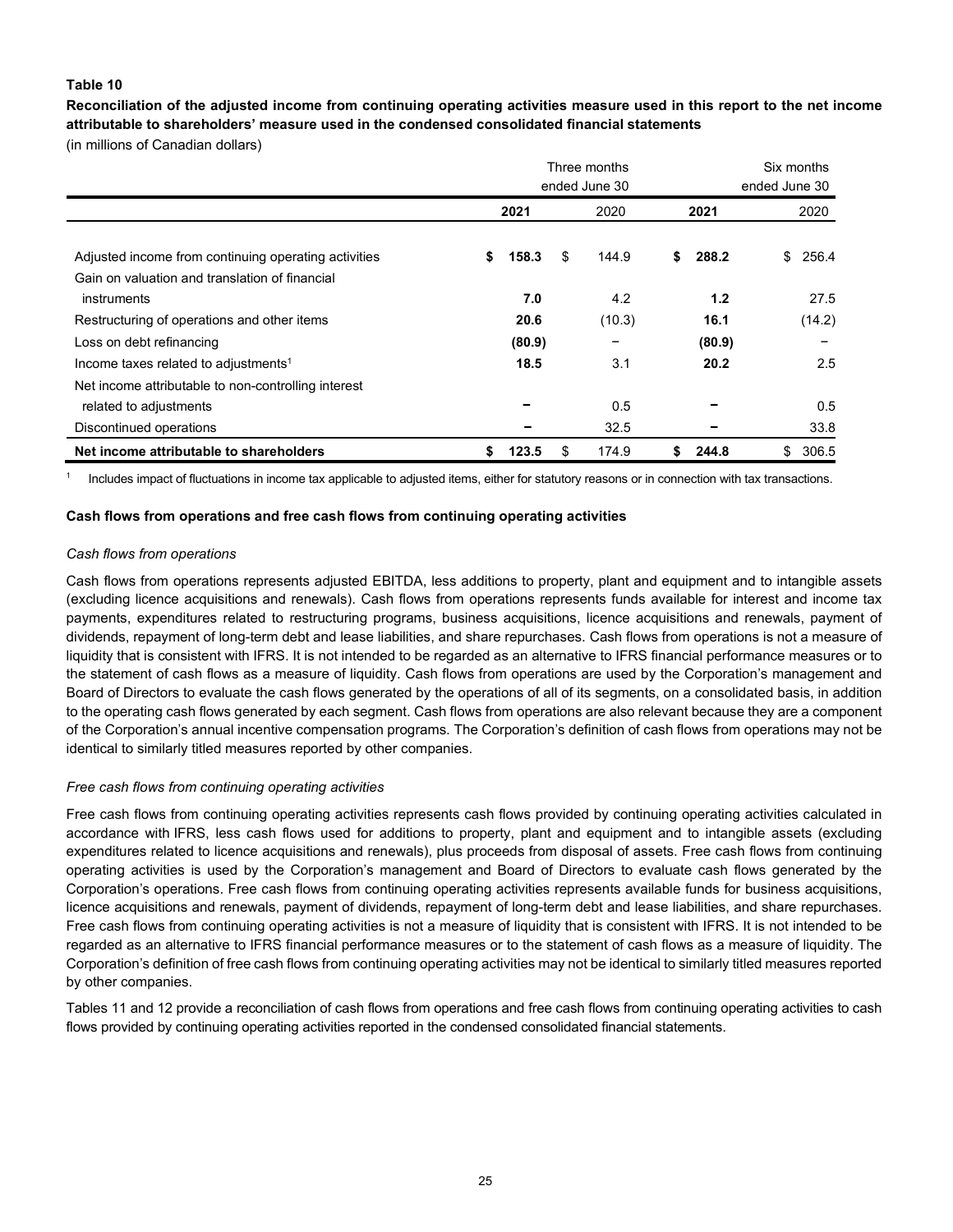## **Table 11 Cash flows from operations**

(in millions of Canadian dollars)

|                                                          |             | Three months ended<br>June 30 | Six months ended<br>June 30 |             |  |  |
|----------------------------------------------------------|-------------|-------------------------------|-----------------------------|-------------|--|--|
|                                                          | 2021        | 2020                          | 2021                        | 2020        |  |  |
| Adjusted EBITDA (negative adjusted EBITDA)               |             |                               |                             |             |  |  |
| Telecommunications                                       | \$<br>481.5 | 463.6<br>\$                   | 932.4<br>\$                 | \$<br>899.1 |  |  |
| Media                                                    | 16.7        | 7.6                           | 18.0                        | 11.7        |  |  |
| Sports and Entertainment                                 | 3.1         | 2.8                           | 5.2                         | (1.0)       |  |  |
| <b>Head Office</b>                                       | 0.1         | 1.7                           | (1.5)                       | 2.6         |  |  |
|                                                          | 501.4       | 475.7                         | 954.1                       | 912.4       |  |  |
| <b>Minus</b>                                             |             |                               |                             |             |  |  |
| Additions to property, plant and equipment: <sup>1</sup> |             |                               |                             |             |  |  |
| Telecommunications                                       | (113.6)     | (93.6)                        | (213.0)                     | (182.5)     |  |  |
| Media                                                    | (3.0)       | (1.6)                         | (4.2)                       | (3.5)       |  |  |
| Sports and Entertainment                                 |             | $\qquad \qquad -$             | (0.1)                       | (0.1)       |  |  |
| <b>Head Office</b>                                       | (1.0)       | (0.4)                         | (1.2)                       | (0.5)       |  |  |
|                                                          | (117.6)     | (95.6)                        | (218.5)                     | (186.6)     |  |  |
| Additions to intangible assets: <sup>2</sup>             |             |                               |                             |             |  |  |
| Telecommunications                                       | (37.8)      | (47.2)                        | (76.4)                      | (91.3)      |  |  |
| Media                                                    | (6.6)       | (6.0)                         | (11.1)                      | (11.8)      |  |  |
| Sports and Entertainment                                 | (0.6)       | (0.7)                         | (1.5)                       | (1.5)       |  |  |
| <b>Head Office</b>                                       | (0.7)       | (0.1)                         | (0.9)                       | (0.1)       |  |  |
|                                                          | (45.7)      | (54.0)                        | (89.9)                      | (104.7)     |  |  |
| <b>Cash flows from operations</b>                        |             |                               |                             |             |  |  |
| Telecommunications                                       | 330.1       | 322.8                         | 643.0                       | 625.3       |  |  |
| Media                                                    | 7.1         | -                             | 2.7                         | (3.6)       |  |  |
| Sports and Entertainment                                 | 2.5         | 2.1                           | 3.6                         | (2.6)       |  |  |
| <b>Head Office</b>                                       | (1.6)       | 1.2                           | (3.6)                       | 2.0         |  |  |
|                                                          | 338.1<br>\$ | 326.1<br>$^{\circ}$           | \$645.7                     | \$<br>621.1 |  |  |

| Reconciliation to cash flows used for additions to property, plant and                                                                         |               | Three months ended June 30 | Six months ended June 30 |               |  |  |  |
|------------------------------------------------------------------------------------------------------------------------------------------------|---------------|----------------------------|--------------------------|---------------|--|--|--|
| equipment as per condensed consolidated financial statements:                                                                                  | 2021          | 2020                       | 2021                     | 2020          |  |  |  |
| Additions to property, plant and equipment                                                                                                     | (117.6)<br>\$ | \$ (95.6)                  | (218.5)<br>S.            | (186.6)<br>\$ |  |  |  |
| Net variance in current non-cash items related to additions to property,<br>plant and equipment (excluding government credits receivable for   |               |                            |                          |               |  |  |  |
| major capital projects)                                                                                                                        | 12.1          | (11.1)                     | 1.2                      | (0.1)         |  |  |  |
| Cash flows used for additions to property, plant and equipment                                                                                 | (105.5)<br>s. | \$ (106.7)                 | \$ (217.3)               | (186.7)<br>\$ |  |  |  |
| <sup>2</sup> Reconciliation to cash flows used for additions to intangible assets                                                              |               | Three months ended June 30 | Six months ended June 30 |               |  |  |  |
| as per condensed consolidated financial statements:                                                                                            | 2021          | 2020                       | 2021                     | 2020          |  |  |  |
| Additions to intangible assets                                                                                                                 | \$ (45.7)     | \$ (54.0)                  | \$ (89.9)                | (104.7)<br>\$ |  |  |  |
| Net variance in current non-cash items related to additions to intangible<br>assets (excluding government credits receivable for major capital |               |                            |                          |               |  |  |  |
| projects)                                                                                                                                      | (4.7)         | 6.0                        | (19.3)                   | (46.1)        |  |  |  |
| Cash flows used for additions to intangible assets                                                                                             | \$ (50.4)     | \$ (48.0)                  | \$(109.2)                | (150.8)<br>\$ |  |  |  |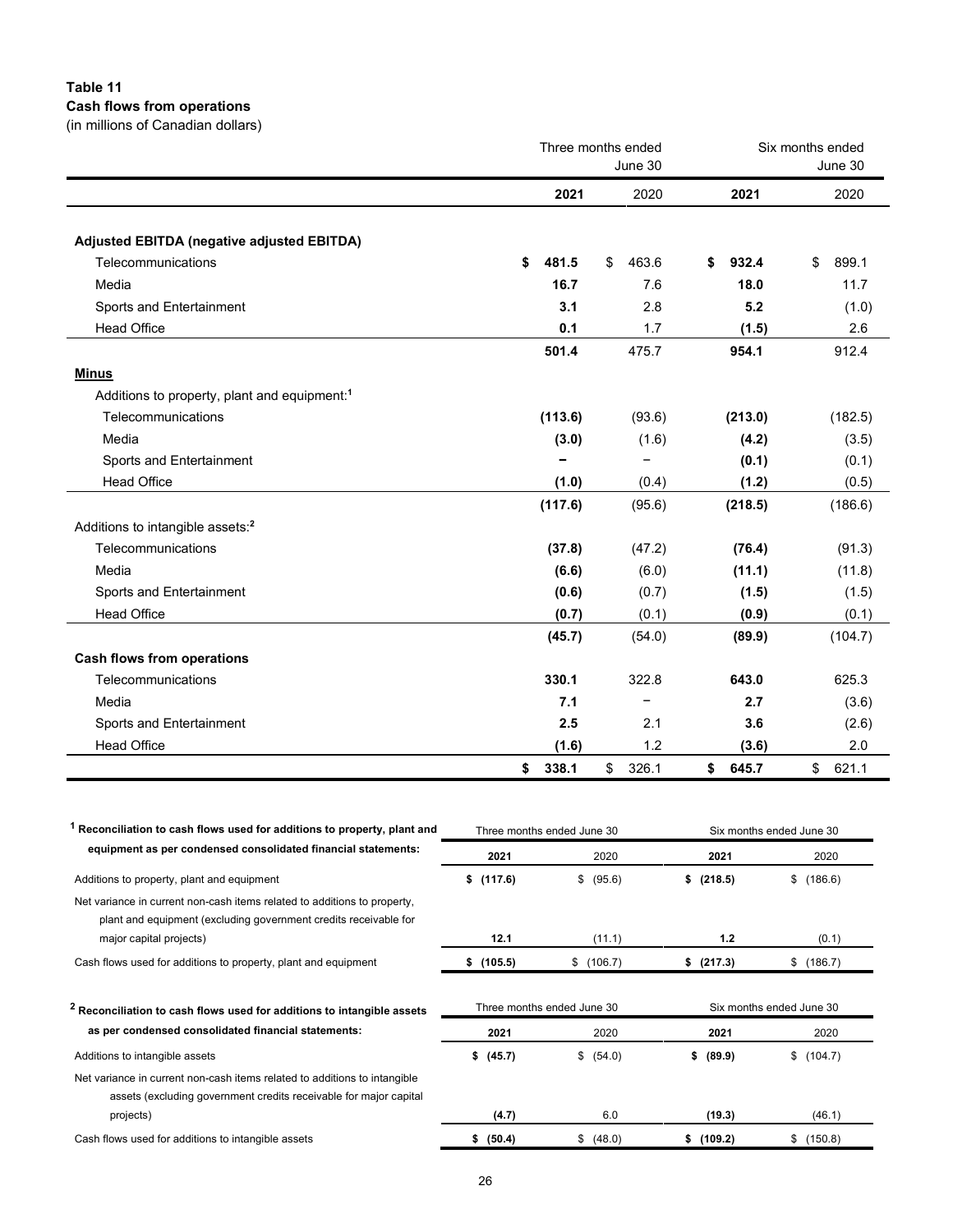#### **Table 12**

**Free cash flows from continuing operating activities and cash flows provided by continuing operating activities reported in the condensed consolidated financial statements.**

(in millions of Canadian dollars)

|                                                     |             | Three months ended | Six months ended |             |  |  |  |
|-----------------------------------------------------|-------------|--------------------|------------------|-------------|--|--|--|
|                                                     |             | June 30            |                  | June 30     |  |  |  |
|                                                     | 2021        | 2020               | 2021             | 2020        |  |  |  |
| Cash flows from operations from Table 11            | \$<br>338.1 | 326.1<br>\$        | \$<br>645.7      | 621.1<br>\$ |  |  |  |
| Plus (minus)                                        |             |                    |                  |             |  |  |  |
| Cash portion of financial expenses                  | (84.8)      | (79.5)             | (165.7)          | (164.9)     |  |  |  |
| Cash portion related to restructuring of operations |             |                    |                  |             |  |  |  |
| and other items                                     | 1.1         | (10.6)             | (2.1)            | (14.4)      |  |  |  |
| Current income taxes                                | (64.4)      | (59.3)             | (127.8)          | (120.3)     |  |  |  |
| Other                                               | 2.7         | (1.4)              | 2.4              | 2.6         |  |  |  |
| Net change in non-cash balances related to          |             |                    |                  |             |  |  |  |
| operating activities                                | (123.3)     | 69.3               | (166.5)          | 101.9       |  |  |  |
| Net change in current non-cash items related to     |             |                    |                  |             |  |  |  |
| additions to property, plant and equipment          |             |                    |                  |             |  |  |  |
| (excluding government credits receivable for        |             |                    |                  |             |  |  |  |
| major capital projects)                             | 12.1        | (11.1)             | $1.2$            | (0.1)       |  |  |  |
| Net change in current non-cash items related to     |             |                    |                  |             |  |  |  |
| additions to intangible assets (excluding           |             |                    |                  |             |  |  |  |
| government credits receivable for major capital     |             |                    |                  |             |  |  |  |
| projects)                                           | (4.7)       | 6.0                | (19.3)           | (46.1)      |  |  |  |
| Free cash flows from continuing operating           |             |                    |                  |             |  |  |  |
| activities                                          | 76.8        | 239.5              | 167.9            | 379.8       |  |  |  |
| Plus (minus)                                        |             |                    |                  |             |  |  |  |
| Cash flows used for additions to property, plant    |             |                    |                  |             |  |  |  |
| and equipment                                       | 105.5       | 106.7              | 217.3            | 186.7       |  |  |  |
| Cash flows used for additions to intangible assets  | 50.4        | 48.0               | 109.2            | 150.8       |  |  |  |
| Proceeds from disposal of assets                    | (3.0)       | (0.7)              | (3.1)            | (2.2)       |  |  |  |
| Cash flows provided by continuing operating         |             |                    |                  |             |  |  |  |
| activities                                          | 229.7<br>\$ | \$<br>393.5        | \$<br>491.3      | \$<br>715.1 |  |  |  |

#### **Consolidated net debt leverage ratio**

The consolidated net debt leverage ratio represents consolidated net debt, excluding convertible debentures, divided by the trailing 12-month adjusted EBITDA. Consolidated net debt, excluding convertible debentures, represents total long-term debt plus bank indebtedness, lease liabilities, the current portion of lease liabilities and liabilities related to derivative financial instruments, less assets related to derivative financial instruments and cash and cash equivalents. The consolidated net debt leverage ratio serves to evaluate the Corporation's financial leverage and is used by management and the Board of Directors in its decisions on the Corporation's capital structure, including its financing strategy, and in managing debt maturity risks. The consolidated net debt leverage ratio excludes convertible debentures because, subject to certain conditions, those debentures can be repurchased at the Corporation's discretion by issuing Quebecor Class B Shares. Consolidated net debt leverage ratio is not a measure established in accordance with IFRS. It is not intended to be used as an alternative to IFRS measures or the balance sheet to evaluate its financial position. The Corporation's definition of consolidated net debt leverage ratio may not be identical to similarly titled measures reported by other companies.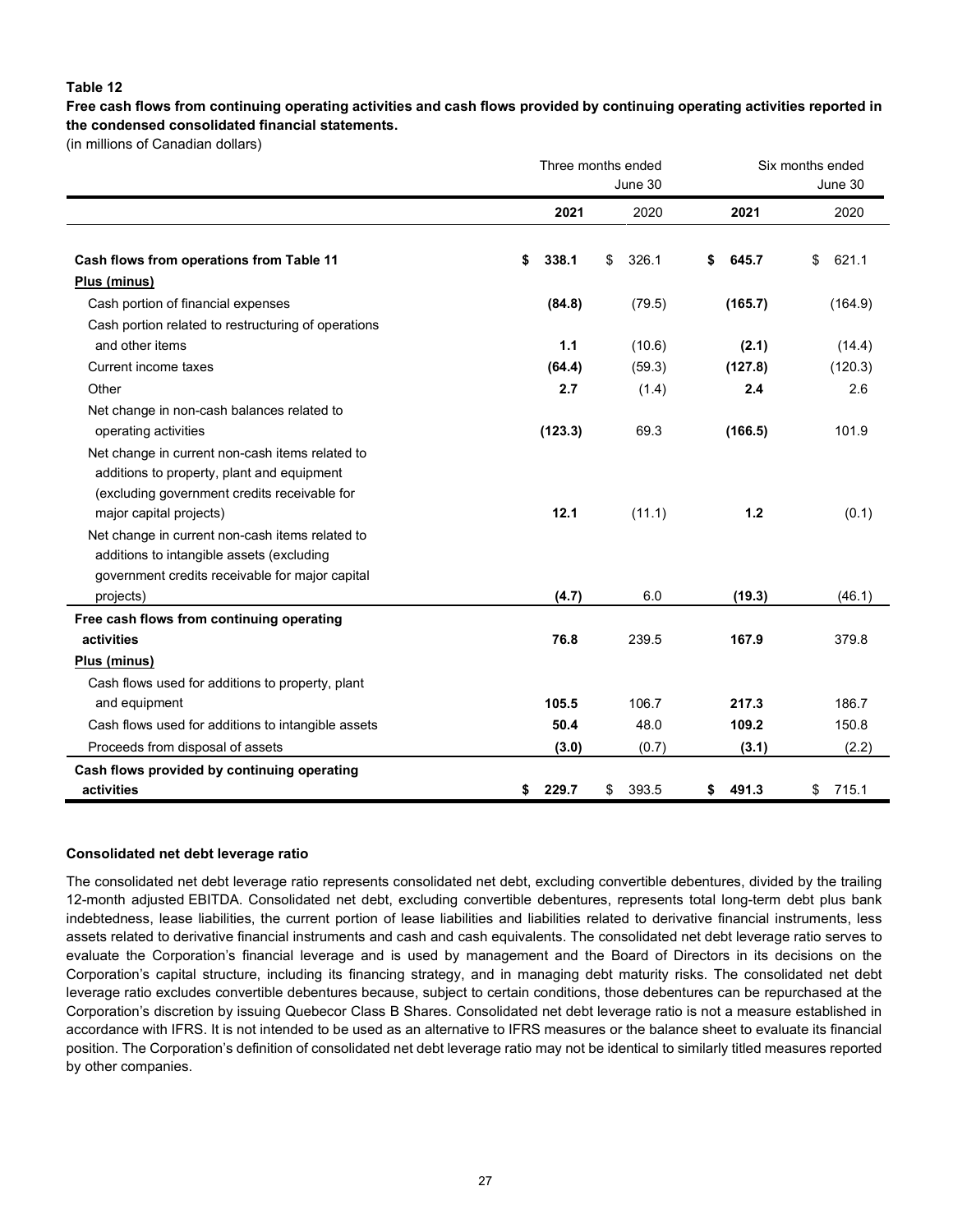Table 13 provides the calculation of consolidated net debt leverage ratio and the reconciliation to balance sheet items reported in Quebecor's condensed consolidated financial statements.

#### **Table 13 Consolidated net debt leverage ratio**

(in millions of Canadian dollars)

|                                                         | June 30,<br>2021 | Dec. 31,<br>2020 |  |  |
|---------------------------------------------------------|------------------|------------------|--|--|
|                                                         |                  |                  |  |  |
| Total long-term debt <sup>1</sup>                       | 7,714.5<br>\$    | 5,786.4<br>\$    |  |  |
| Plus (minus)                                            |                  |                  |  |  |
| Lease liabilities                                       | 147.1            | 139.0            |  |  |
| Current portion of lease liabilities                    | 35.9             | 34.3             |  |  |
| Bank indebtedness                                       | 5.6              | 1.7              |  |  |
| Assets related to derivative financial instruments      | (531.8)          | (625.5)          |  |  |
| Liabilities related to derivative financial instruments | 42.5             | 28.4             |  |  |
| Cash and cash equivalents                               | (1,999.3)        | (136.7)          |  |  |
| Consolidated net debt excluding convertible debentures  | 5,414.5          | 5,227.6          |  |  |
| Divided by:                                             |                  |                  |  |  |
| Trailing 12-month adjusted EBITDA                       | 1,994.3<br>S     | \$<br>1,952.6    |  |  |
| Consolidated net debt leverage ratio                    | 2.71x            | 2.68x            |  |  |

<sup>1</sup> Excluding changes in the fair value of long-term debt related to hedged interest rate risk and financing costs.

#### **Key performance indicators**

#### **Revenue-generating unit**

The Corporation uses RGU, an industry metric, as a key performance indicator. An RGU represents, as the case may be, subscriptions to the Internet access, television and Club illico services, and subscriber connections to the mobile and wireline telephony services. RGU is not a measurement that is consistent with IFRS and the Corporation's definition and calculation of RGU may not be the same as identically titled measurements reported by other companies or published by public authorities.

#### **Average billing per unit**

The Corporation uses ABPU, an industry metric, as a key performance indicator. This indicator is used to measure monthly average subscription billing per RGU. ABPU is not a measurement that is consistent with IFRS and the Corporation's definition and calculation of ABPU may not be the same as identically titled measurements reported by other companies.

Mobile ABPU is calculated by dividing the average subscription billing for mobile telephony services by the average number of mobile RGUs during the applicable period, and then dividing the resulting amount by the number of months in the applicable period.

Total ABPU is calculated by dividing the combined average subscription billing for Internet access, television, Club illico, mobile and wireline telephony services by the total average number of RGUs from Internet access, television, mobile and wireline telephony services during the applicable period, and then dividing the resulting amount by the number of months in the applicable period.

#### **Controls and procedures**

The purpose of internal controls over financial reporting is to provide reasonable assurance as to the reliability of the Corporation's financial reporting and the preparation of its consolidated financial statements in accordance with IFRS.

There have not been any changes in internal controls over financial reporting during the three months ended June 30, 2021 that have materially affected, or are reasonably likely to materially affect, the Corporation's internal controls over financial reporting.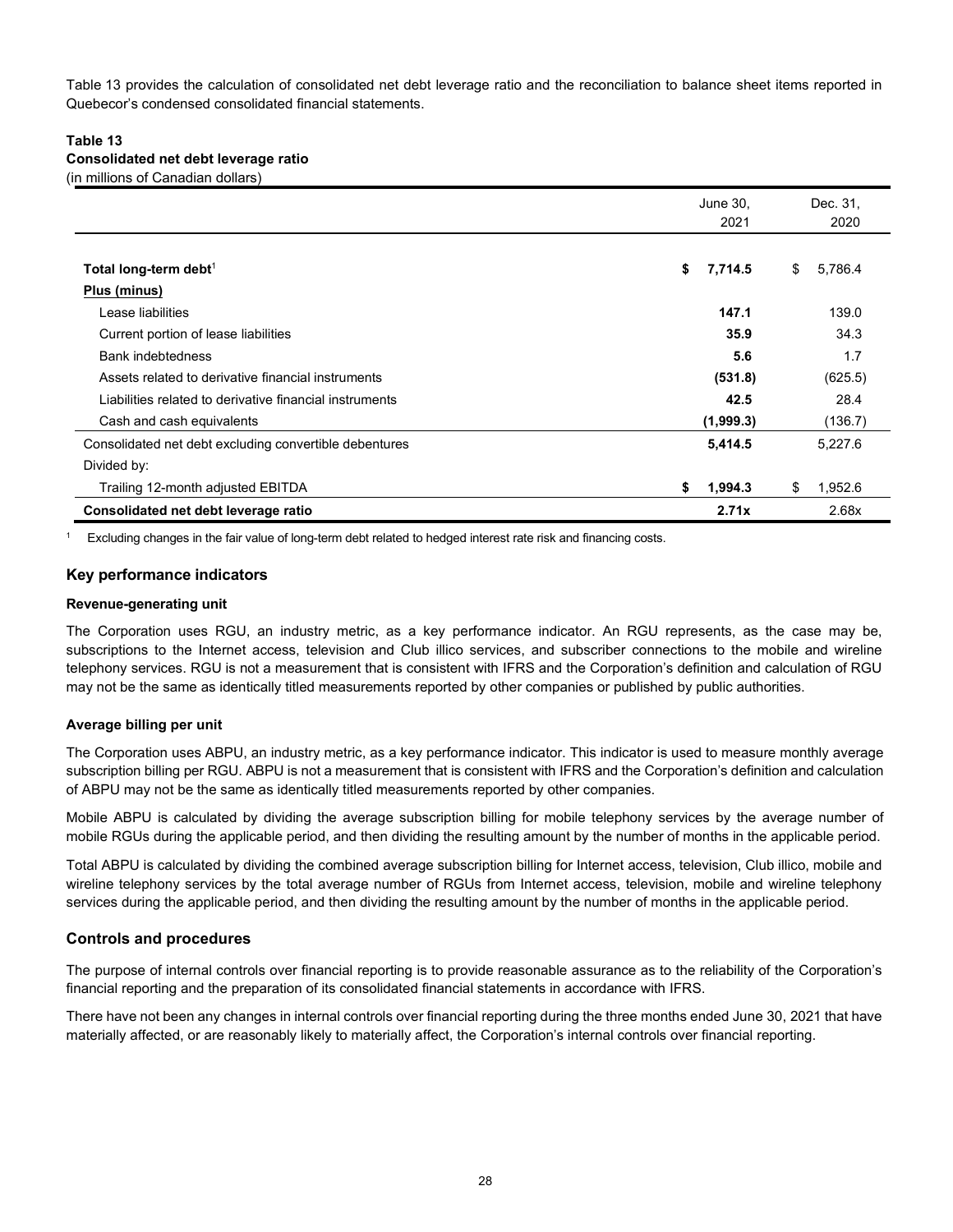### **Additional information**

The Corporation is a reporting issuer subject to the securities laws of all Canadian provinces and is therefore required to file financial statements, a proxy circular and an annual information form with the various securities commissions. Copies of those documents are available free of charge from the Corporation on request at <www.quebecor.com> and on the SEDAR website at <www.sedar.com>.

#### **Cautionary statement regarding forward-looking statements**

The statements in this report that are not historical facts are forward-looking statements and are subject to significant known and unknown risks, uncertainties and assumptions that could cause the Corporation's actual results for future periods to differ materially from those set forth in forward-looking statements. Forward-looking statements may be identified by the use of the conditional or by forward-looking terminology such as the terms "plans," "expects," "may," "anticipates," "intends," "estimates," "projects," "seeks," "believes," or similar terms, variations of such terms or the negative of such terms. Some important factors that could cause actual results to differ materially from those expressed in these forward-looking statements include, but are not limited to:

- Quebecor Media's ability to continue successfully developing its network and the facilities that support its mobile services;
- general economic, financial or market conditions and variations in the businesses of local, regional and national advertisers in Quebecor Media's newspapers, television outlets and other media properties;
- the intensity of competitive activity in the industries in which Quebecor operates;
- fragmentation of the media landscape;
- new technologies that might change consumer behaviour with respect to Quebecor Media's product suites;
- unanticipated higher capital spending required for developing Quebecor Media's network or to address the continued development of competitive alternative technologies, or the inability to obtain additional capital to continue the development of Quebecor's business;
- Quebecor's ability to implement its business and operating strategies successfully and to manage its growth and expansion;
- disruptions to the network through which Quebecor Media provides its television, Internet access, mobile and wireline telephony and Club illico services, and its ability to protect such services against piracy, unauthorized access and other security breaches;
- labour disputes or strikes;
- service interruptions resulting from equipment breakdown, network failure, the threat of natural disasters, epidemics, pandemics and other public-health crisis, including the COVID-19 pandemic, and political instability in some countries;
- impact of emergency measures implemented by various levels of government;
- changes in Quebecor Media's ability to obtain services and equipment critical to its operations;
- changes in laws and regulations, or in their interpretations, which could result, among other things, in the loss (or reduction in value) of Quebecor Media's licences or markets, or in an increase in competition, compliance costs or capital expenditures;
- Quebecor Media's ability to successfully develop its Sports and Entertainment segment and other expanding lines of business in its other segments;
- Quebecor's substantial indebtedness, the tightening of credit markets, and the restrictions on its business imposed by the terms of its debt; and
- interest rate fluctuations that could affect a portion of Quebecor's interest payment requirements on long-term debt.

The forward-looking statements in this document are made to provide investors and the public with a better understanding of the Corporation's circumstances and are based on assumptions it believes to be reasonable as of the day on which they are made. Investors and others are cautioned that the foregoing list of factors that may affect future results is not exhaustive, and that undue reliance should not be placed on any forward-looking statements. For more information on the risks, uncertainties and assumptions that could cause the Corporation's actual results to differ from current expectations, please refer to the Corporation's public filings, available at <www.sedar.com> and <www.quebecor.com>, including, in particular, the "Risks and Uncertainties" section of the Corporation's Management Discussion and Analysis for the year ended December 31, 2020.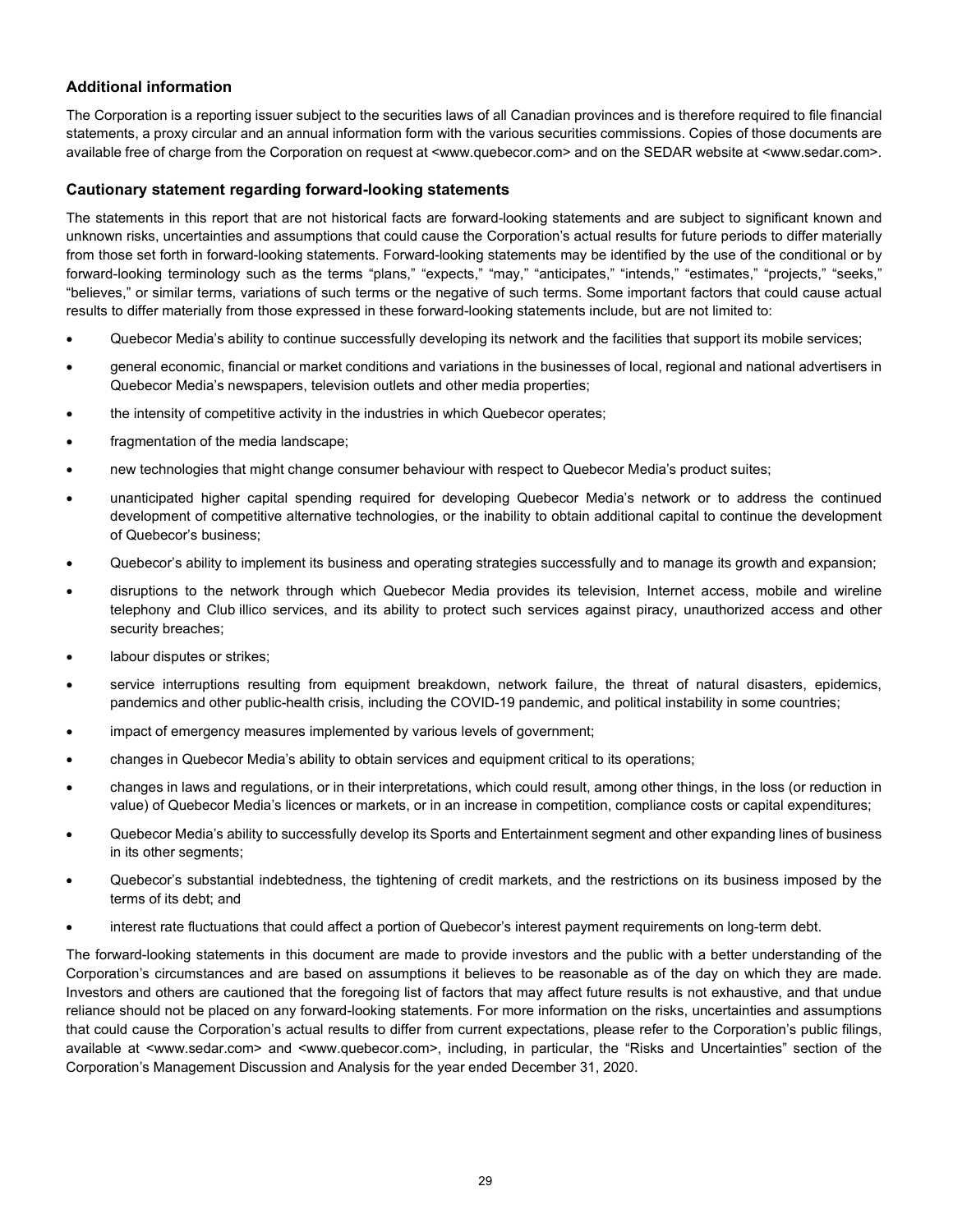The forward-looking statements in this Management Discussion and Analysis reflect the Corporation's expectations as of August 4, 2021 and are subject to change after that date. The Corporation expressly disclaims any obligation or intention to update or revise any forward-looking statements, whether as a result of new information, future events or otherwise, except as required by applicable securities laws.

Montréal, Québec

August 4, 2021